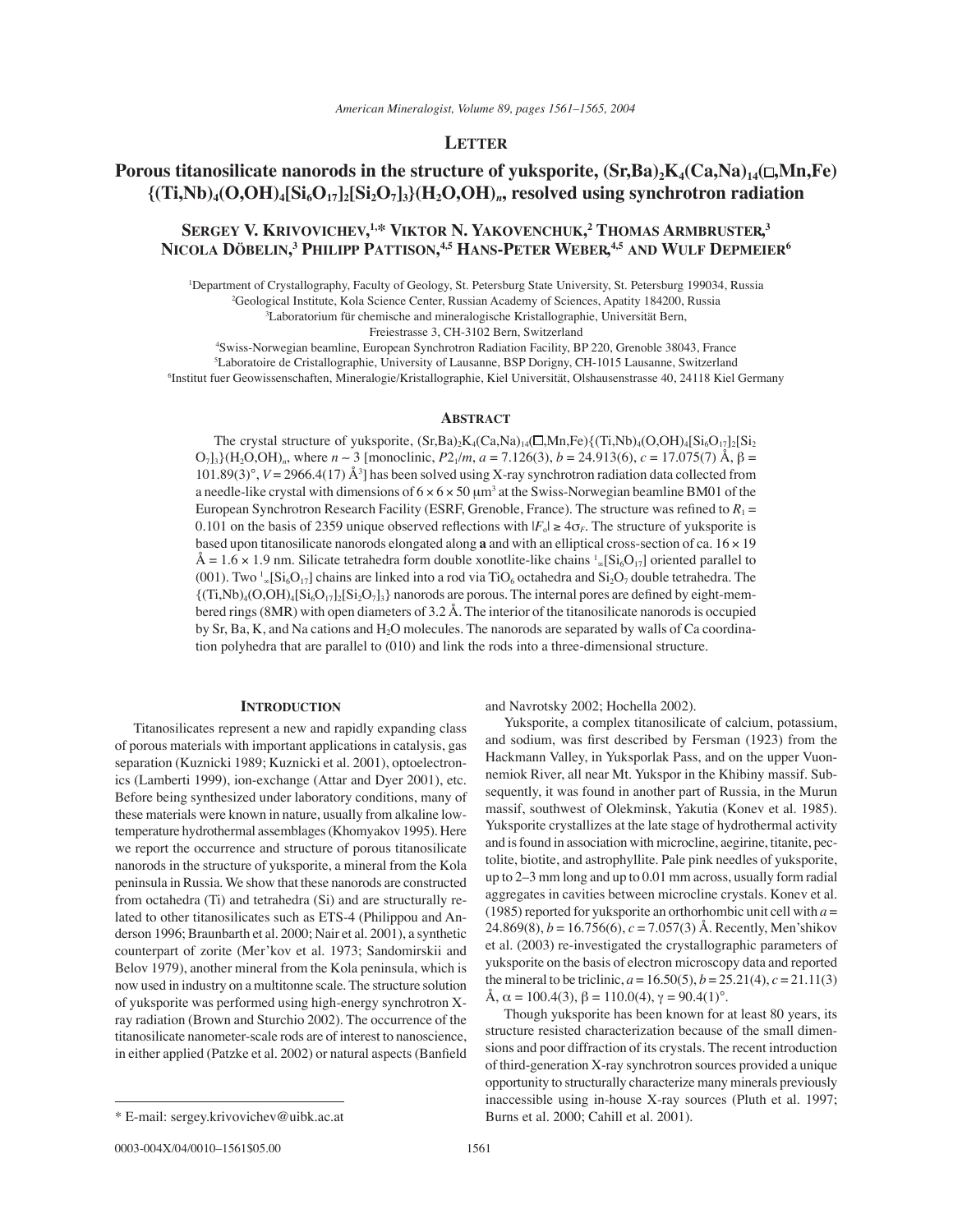#### **EXPERIMENTAL METHODS**

X-ray diffraction experiments were performed under ambient conditions at the Swiss-Norwegian beamline BM01 of the European Synchrotron Research Facility (ESRF) with an imaging plate area detector (Mar $345$ ;  $2300 \times 2300$  pixels) with a crystal-to-detector distance of 160 mm. Some tens of needle-like crystals of yuksporite were mounted on tapered glass fibers. Most of them yielded very poor diffraction patterns. However, we were able to find two crystals whose diffraction patterns could be indexed. Data were collected from both crystals. However, the data were better for the crystal with dimensions of  $6 \times 6 \times 50 \,\mu m^3$ . Diffraction data were measured using monochromatized radiation  $(\lambda = 0.80000 \text{ Å})$  in an oscillation mode by rotating the crystal in  $\varphi$  by  $2^{\circ}$  in 2 min per frame; 100 frames were measured. The unit-cell parameters were refined using 387 reflections. We determined that yuksporite is monoclinic,  $P2_1/m$ ,  $a = 7.126(3)$ ,  $b = 24.913(6)$ ,  $c = 17.075(7)$  Å,  $\beta =$  $101.89(3)$ °,  $V = 2966.4(17)$  Å<sup>3</sup>. These data are in general agreement with the unitcell parameters reported by Konev et al. (1985), taking into account weaknesses of spots in the diffraction photographs taken by these authors (A.N. Sapozhnikov, personal communication). However, our unit-cell parameters are in disagreement with those reported by Men'shikov et al. (2003). The intensities were integrated and merged with the program CrysAlis. Lorentz and polarization corrections were applied and absorption effects were corrected using SADABS ( $R_{int} = 0.057$ ). The structure was solved using the SHELXS program. A pseudomerohedral twinning model was introduced by means of a transformation matrix  $[100/010/101]$  which significantly improved the refinement quality (the  $R_1$  index changed from  $\sim$ 15 to 10%). In this model (001) is the twin composition plane. The occupancies of the atom positions were refined using scattering factors for Ti, K, Ca, Na, Sr, and Mn, and were subsequently fixed at the values given in Table 1 so as to be in agreement with the results of chemical analysis (see below). The agreement factor for the final model is  $R_1 = 0.101$  for 2359 unique observed reflections with  $|F_0| \ge 4\sigma_F$ . The refinement results include atomic positional and isotropic displacement parameters (Table 1). Selected bond lengths are given in Table 2. Because of the poor quality of crystals and twinning effects, the bond lengths are somewhat in error. For example, some of the Si-O distances are in the range of 1.49–1.57 Å, which is relatively short. However, the data were good enough to reveal the general topological and geometrical features of the structure.

Because of the errors in the observed bond lengths, bond-valence analysis of the structure does not provide reliable information for the assignment of the OH and H2O groups. Therefore, the following measures were undertaken: (1) all anions bonded to Si and Ti are considered to be O atoms; (2) anions not bonded to Si and Ti and bonded to three Ca, Na, or Sr positions each with cation-anion distances of 2.3–2.5 Å are considered to be OH groups; (3) other anions are considered to be H<sub>2</sub>O groups.

The chemical composition of yuksporite was determined by wavelength-dispersion spectrometry using a Cameca MS-46 electron microprobe operating at 20 kV and 20 nA. The following standards were used: lorenzenite (Na and Ti), diopside (Ca, Si), wadeite (K), MnCO<sub>3</sub> syn. (Mn), hematite (Fe), celestine (Sr), Nb metal (Nb), and synthetic BaSO<sub>4</sub> (Ba). The chemical composition is (in wt%): Na<sub>2</sub>O 5.58, SiO<sub>2</sub> 40.30, K<sub>2</sub>O 7.01, CaO 17.60, TiO<sub>2</sub> 9.31, MnO 0.44, Fe<sub>2</sub>O<sub>3</sub> 0.31, SrO 5.36,  $Nb_2O_5$  3.29,  $BaO$  3.75,  $H_2O(calc)$  7.05, sum 100.00. The empirical chemical formula calculated on the basis of  $Si = 18$  is  $(Na_{4.83}K_{4.00}Ba_{0.66})_{\Sigma=9.49}(Ca_{8.42}Sr_{1.39})_{\Sigma=9.81}$  $Ti_{3.13}Nb_{0.66}Mn_{0.17}Fe_{0.10}S_{2=3.89}Si_{18}O_{59}nH_2O$ , where  $n \sim 3$ , which is in general agreement with the results of the crystal-structure study.

#### **RESULTS**

The structure of yuksporite (Fig. 1) is based upon complex rods consisting of corner-sharing  $TiO<sub>6</sub>$  octahedra and  $SiO<sub>4</sub>$  tetrahedra (Fig. 2). The rods are parallel to **a** and have an elliptical cross-section measuring ca.  $16 \times 19$  Å =  $1.6 \times 1.9$  nm. The structure of titanosilicate rods in yuksporite is remarkable and is unique among both synthetic and natural silicates. Silicate tetrahedra consist of nine symmetry-independent types.  $Si1O<sub>4</sub>$ ,  $Si4O<sub>4</sub>$  and  $Si5O<sub>4</sub>$  tetrahedra are linked via common O atoms to form xonotlite-like double *dreier* chains  $\binom{1}{\infty}$  [Si<sub>6</sub>O<sub>17</sub>] according to the Liebau's nomenclature (Liebau 1985; i.e., double chains with three tetrahedra within their identity periods) (Fig. 2c). These chains are parallel to **a** and are oriented perpendicular to **c**. Similar  $\frac{1}{2}$ [Si<sub>6</sub>O<sub>17</sub>] chains are made up of Si2O<sub>4</sub>, Si6O<sub>4</sub>, and  $Si8O_4$  tetrahedra (Fig. 2d). Two  $\frac{1}{2}$ [Si<sub>6</sub>O<sub>17</sub>] chains are linked into

| TABLE 1. | Atomic coordinates, occupancies, and displacement |
|----------|---------------------------------------------------|
|          | parameters $(\AA^2)$ for yuksporite               |

|                            |                                    | $p$ aramcters (n / IVI        | <b>yunsported</b>      |                        |                             |  |  |  |  |
|----------------------------|------------------------------------|-------------------------------|------------------------|------------------------|-----------------------------|--|--|--|--|
| Atom                       | Occupation                         | Х                             | у                      | Z                      | $\overline{U}_{\text{iso}}$ |  |  |  |  |
| Ti1                        | $Ti_{0.80}Nb_{0.20}$               | 0.1754(5)                     | 0.59949(13)            | 0.0992(2)              | 0.008(2)                    |  |  |  |  |
| Ti2                        | $Ti_{0.75}Nb_{0.25}$               | $-0.6751(6)$                  | 0.59968(13)            | 0.4004(2)              | $0.020*$                    |  |  |  |  |
| Si1                        | Si                                 | $-0.1835(10)$                 | 0.6319(2)              | $-0.0579(4)$           | 0.014(2)                    |  |  |  |  |
| Si <sub>2</sub>            | Si                                 | $-0.8749(11)$                 | 0.6333(2)              | 0.5566(4)              | 0.020(2)                    |  |  |  |  |
| Si3                        | Si                                 | $-0.0272(9)$                  | 0.5414(3)              | 0.2471(4)              | 0.020(2)                    |  |  |  |  |
| Si4                        | Si                                 | $-0.6302(10)$                 | 0.6324(2)              | $-0.0584(4)$           | 0.016(2)                    |  |  |  |  |
| Si5                        | Si                                 | 0.0419(10)                    | 0.6874(3)              | $-0.1648(4)$           | 0.022(2)                    |  |  |  |  |
| Si6                        | Si<br>Si                           | $-0.5417(9)$                  | 0.6891(2)              | 0.6629(4)              | 0.016(2)                    |  |  |  |  |
| Si7<br>Si8                 | Si                                 | 0.5259(7)                     | 0.5442(2)              | 0.2476(3)              | 0.007(2)                    |  |  |  |  |
| Si9                        | Si                                 | $-0.3152(10)$<br>$-0.6591(9)$ | 0.6335(2)<br>0.6881(2) | 0.5563(4)<br>0.2500(4) | 0.015(2)<br>0.016(2)        |  |  |  |  |
| Sr1                        | $\mathsf{Sr_{0.35}Ba_{0.15}}$      | $-0.3119(7)$                  | 0.6337(3)              | 0.1271(3)              | 0.012(3)                    |  |  |  |  |
| Sr <sub>2</sub>            | $Sr_{0.35}Ba_{0.15}$               | $-0.1863(6)$                  | 0.6332(3)              | 0.3752(2)              | 0.008(2)                    |  |  |  |  |
| Κ1                         | $K_{0.90}$                         | $-0.0560(12)$                 | 3/4                    | $-0.3617(5)$           | 0.021(5)                    |  |  |  |  |
| K2                         | $K_{0.95}Ba_{0.05}$                | $-0.4425(12)$                 | 3/4                    | $-0.1352(5)$           | 0.038(5)                    |  |  |  |  |
| K3                         | $\mathsf{K}_{0.60}$                | 0.1902(44)                    | 3/4                    | 0.0472(10)             | 0.036(9)                    |  |  |  |  |
| K4                         | $K_{0.90}$                         | $-0.6430(21)$                 | 3/4                    | 0.4511(9)              | 0.070(8)                    |  |  |  |  |
| K5                         | $K_{0.40}$                         | 0.0889(64)                    | 3/4                    | 0.0476(14)             | 0.031(13)                   |  |  |  |  |
| Na1                        | Na <sub>0.50</sub>                 | –0.1885(35)                   | 0.6082(17)             | 0.3830(13)             | 0.005(13)                   |  |  |  |  |
| Na <sub>2</sub>            | Na <sub>0.50</sub>                 | $-0.3189(28)$                 | 0.6097(11)             | 0.1054(13)             | 0.030(9)                    |  |  |  |  |
| Na3                        | $Ca_{0.25}Na_{0.75}$               | $-0.9222(14)$                 | 0.4848(3)              | 0.4125(4)              | 0.013(4)                    |  |  |  |  |
| Ca1                        | Ca                                 | 0.2479(8)                     | 0.5873(1)              | $-0.2500(3)$           | 0.0146(11)                  |  |  |  |  |
| Ca2                        | $Ca_{0.70}Na_{0.30}$               | 0.0767(11)                    | 0.5177(2)              | $-0.0915(3)$           | 0.010(3)                    |  |  |  |  |
| Ca3                        | Ca                                 | $-0.2491(8)$                  | 0.5851(2)              | $-0.2499(3)$           | 0.015(2)                    |  |  |  |  |
| Ca4                        | $Ca_{0.50}Na_{0.50}$               | $-0.4213(13)$                 | 0.5163(3)              | –0.0831(4)             | 0.020(3)                    |  |  |  |  |
| Ca5                        | $Ca_{0.80}Na_{0.20}$               | $-0.4237(12)$                 | 0.4826(3)              | 0.4110(3)              | 0.030(3)                    |  |  |  |  |
| M                          | $Mn_{0.15}Fe_{0.10}$               | $-0.2532(23)$                 | 3/4                    | 0.2424(10)             | 0.054(7)                    |  |  |  |  |
| Ο1                         |                                    | 0.4922(20)                    | 0.5223(9)              | –0.2541(9)             | 0.032(5)                    |  |  |  |  |
| O <sub>2</sub>             |                                    | $-0.6784(29)$                 | 0.4232(6)              | 0.3872(8)              | 0.012(3)                    |  |  |  |  |
| O3                         |                                    | 0.0050(21)                    | 0.6483(8)              | $-0.2381(10)$          | 0.034(5)                    |  |  |  |  |
| O4                         |                                    | $-0.5099(18)$                 | 0.6449(6)              | 0.7320(9)              | $0.010*$                    |  |  |  |  |
| O5                         |                                    | $-0.0116(19)$                 | 0.4794(8)              | 0.2479(9)              | 0.026(5)                    |  |  |  |  |
| O6                         |                                    | $-0.6730(34)$                 | 0.5801(7)              | $-0.1130(10)$          | 0.032(5)                    |  |  |  |  |
| 07                         |                                    | $-0.6206(22)$                 | 0.5344(6)              | 0.4595(8)              | $0.010*$                    |  |  |  |  |
| O8                         |                                    | 0.1427(25)                    | 0.5373(6)              | 0.0446(8)              | $0.010*$                    |  |  |  |  |
| OH <sub>9</sub>            |                                    | $-0.6310(22)$                 | 0.4644(6)              | $-0.0463(8)$           | $0.010*$                    |  |  |  |  |
| OH10                       |                                    | $-0.1454(22)$                 | 0.5359(5)              | 0.4488(7)              | $0.010*$                    |  |  |  |  |
| 011                        |                                    | $-0.1951(27)$                 | 0.5804(6)              | –0.1031(8)             | $0.010*$                    |  |  |  |  |
| 012                        |                                    | $-0.8177(24)$                 | 0.5794(5)              | 0.6045(7)              | $0.010*$                    |  |  |  |  |
| 013                        |                                    | $-0.7554(41)$                 | 3/4                    | 0.2536(18)             | 0.038(6)                    |  |  |  |  |
| 014                        |                                    | $-0.5332(35)$                 | 3/4                    | 0.6948(15)             | 0.034(6)                    |  |  |  |  |
| 015                        |                                    | $-0.6560(22)$                 | 0.6297(6)              | 0.0333(9)              | 0.018(4)                    |  |  |  |  |
| 016                        |                                    | $-0.4460(22)$                 | 0.6325(6)              | 0.4665(9)              | 0.016(4)                    |  |  |  |  |
| 017                        |                                    | $-0.1207(23)$                 | 0.6880(6)              | $-0.1051(9)$           | 0.023(4)                    |  |  |  |  |
| 018                        |                                    | $-0.5105(22)$                 | 0.5697(6)              | 0.3312(9)              | 0.016(4)                    |  |  |  |  |
| 019                        |                                    | $-0.0716(29)$                 | 0.6329(8)              | 0.0291(11)             | 0.046(6)                    |  |  |  |  |
| O <sub>20</sub>            |                                    | $-0.3925(27)$                 | 0.6514(8)              | $-0.0434(11)$          | 0.042(5)                    |  |  |  |  |
| 021                        |                                    | $-0.8293(20)$                 | 0.6331(5)              | 0.4682(8)              | 0.011(4)                    |  |  |  |  |
| 022                        |                                    | $-0.1003(18)$                 | 0.6491(5)              | 0.5519(7)              | $0.010*$                    |  |  |  |  |
| 023                        |                                    | $-0.7397(28)$                 | 0.6862(7)              |                        | 0.039(5)                    |  |  |  |  |
| O24                        |                                    | 0.0144(23)                    | 0.5659(6)              | –0.1083(11)            |                             |  |  |  |  |
|                            |                                    | $-0.3915(18)$                 |                        | 0.1678(9)<br>0.6046(7) | 0.024(4)                    |  |  |  |  |
| 025                        |                                    |                               | 0.6801(5)              |                        | $0.010*$                    |  |  |  |  |
| 026                        |                                    | 0.4059(23)                    | 0.5637(6)              | 0.1673(9)              | 0.022(4)                    |  |  |  |  |
| 027                        |                                    | $-0.2740(18)$                 | 0.5594(4)              | 0.2416(8)              | 0.005(3)                    |  |  |  |  |
| 028                        |                                    | 0.0890(23)                    | 0.5693(6)              | 0.3301(9)              | 0.025(4)                    |  |  |  |  |
| 029                        |                                    | 0.0303(26)                    | 3/4                    | $-0.2011(10)$          | 0.002(4)                    |  |  |  |  |
| O30                        |                                    | $-0.7571(20)$                 | 0.6820(5)              | 0.6058(7)              | 0.004(3)                    |  |  |  |  |
| 031                        |                                    | $-0.1671(35)$                 | 3/4                    | 0.4211(11)             | $0.010*$                    |  |  |  |  |
| 032                        |                                    | 0.2116(24)                    | 0.6637(7)              | 0.1684(10)             | 0.027(4)                    |  |  |  |  |
| 033                        |                                    | $-0.7124(23)$                 | 0.6635(7)              | 0.3297(9)              | 0.024(4)                    |  |  |  |  |
| 034                        |                                    | $-0.4310(29)$                 | 0.6918(16)             | 0.2469(23)             | 0.119(10)                   |  |  |  |  |
| $H2$ O35                   | (H <sub>2</sub> O) <sub>0.59</sub> | $-0.0783(76)$                 | 0.6870(22)             | 0.2321(33)             | $0.100*$                    |  |  |  |  |
|                            | $H2$ O36 ( $H2$ O) <sub>0.56</sub> | $-0.349(12)$                  | 3/4                    | 0.0981(49)             | $0.100*$                    |  |  |  |  |
| * Fixed during refinement. |                                    |                               |                        |                        |                             |  |  |  |  |

a rod via Ti1O<sub>6</sub> and Ti2O<sub>6</sub> octahedra and  $Si<sub>2</sub>O<sub>7</sub>$  double tetrahedra formed by Si3 and Si7 atoms (Fig. 2e). Another  $Si<sub>2</sub>O<sub>7</sub>$  group composed of two corner-sharing Si9O<sub>4</sub> tetrahedra is located within the rod and is oriented parallel to **b**. This group provides linkage of two opposite walls of the rod along the **b** axis (Fig. 2b). There are two different  $TiO<sub>6</sub>$  octahedra and both of them show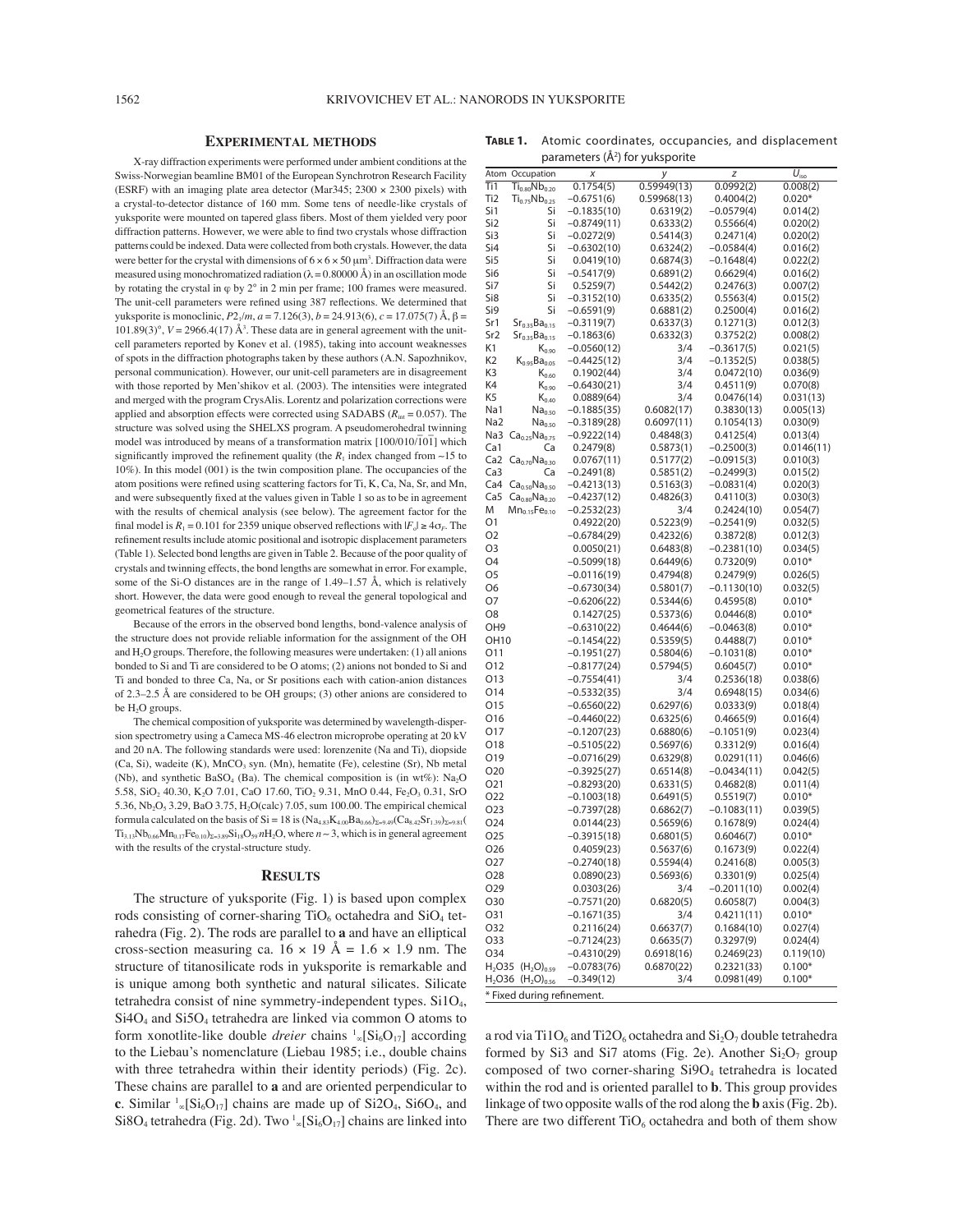| Ti1-08<br>Sr1-H <sub>2</sub> O35<br>2.55(6)<br>Na3-OH10<br>2.22(2)<br>1.80(1)<br>Ti1-015<br>1.96(2)<br>Sr1-019<br>2.63(2)<br>Na3-OH10<br>2.37(1)<br>Sr1-015<br>2.64(2)<br>Na3-012<br>Ti1-032<br>1.97(2)<br>2.42(2)<br>Ti1-024<br>1.99(2)<br>Sr1-O27<br>2.67(1)<br>Na3-O2<br>2.42(2)<br>Ti1-026<br>Sr1-O34<br>2.78(4)<br>Na3-07<br>2.02(2)<br>2.47(2)<br>Ti1-019<br>2.09(2)<br>Sr1-OH9<br>2.80(2)<br>Na3-O28<br>2.54(2)<br><ti1-o><br/>1.97<br/>Sr1-O24<br/>Na3-O5<br/>2.84(2)<br/>2.76(2)<br/>Sr1-O26<br/><math>&lt;</math> Na3-<math>\phi</math>&gt;<br/>2.46<br/>2.85(2)<br/>Ti2-07<br/>Sr1-O20<br/>1.91(2)<br/>2.88(2)<br/>Sr1-H<sub>2</sub>O36<br/>2.94(2)<br/><math>Ca1-06</math><br/>Ti2-021<br/>1.94(1)<br/>2.30(2)<br/>Ti2-016<br/>1.96(2)<br/><math>&lt;</math>Srl-<math>\phi</math>&gt;<br/>2.76<br/><math>Ca1-O4</math><br/>2.31(2)<br/>Ti2-018<br/>1.98(2)<br/><math>Ca1-O3</math><br/>2.34(2)<br/>Ti2-033<br/>1.98(2)<br/>Sr2-O16<br/>2.65(2)<br/><math>Ca1-O5</math><br/>2.37(2)<br/>Ti2-O28<br/>2.00(2)<br/>Sr2-O21<br/>2.71(1)<br/>Ca1-01<br/>2.39(2)<br/><math>&lt;</math>Ti2-O<math>&gt;</math><br/>1.96<br/>Sr2-OH10<br/>Ca1-O12<br/>2.72(2)<br/>2.44(1)<br/>Sr2-O28<br/>2.76(2)<br/><math>&lt;</math>Ca1-O<math>&gt;</math><br/>2.36<br/>Si1-011<br/>1.49(2)<br/>Sr2-O18<br/>2.77(2)<br/>Sr2-O27<br/><math>Ca2-O8</math><br/>Si1-019<br/>1.54(2)<br/>2.90(1)<br/>2.33(2)<br/>Sr2-O34<br/>2.90(4)<br/><math>Ca2-O8</math><br/>2.34(2)<br/>Si1-O20<br/>1.63(2)<br/>Si1-017<br/>Sr2-O22<br/>Ca2-O6<br/>2.45(2)<br/>1.72(2)<br/>2.98(1)<br/><math>&lt;</math>Si1-O&gt;<br/>1.60<br/>Sr2-O31<br/>3.01(1)<br/>Ca2-OH9<br/>2.46(2)<br/>Sr2-H<sub>2</sub>O35<br/>3.02(6)<br/>Ca2-011<br/>2.46(2)<br/>Si2-O12<br/>1.58(2)<br/><math>&lt;</math>Sr2-<math>\phi</math>&gt;<br/>2.84<br/>Ca2-O24<br/>2.47(2)<br/>Si2-O21<br/>Ca2-O5<br/>1.61(2)<br/>2.61(2)<br/>Si2-O30<br/>1.61(2)<br/>K1-029<br/>2.68(2)<br/><math>&lt;</math>Ca2-<math>\phi</math>&gt;<br/>2.45<br/>Si2-O22<br/>1.64(2)<br/>K1-O30<br/><math>2.86(2) \times 2</math><br/><math>&lt;</math>Si2-O<math>&gt;</math><br/>1.61<br/>K1-022<br/><math>2.90(1) \times 2</math><br/><math>Ca3-O2</math><br/>2.31(2)<br/>K1-025<br/><math>2.92(1) \times 2</math><br/>Ca3-04<br/>2.35(2)<br/>K1-O3<br/><math>3.27(2) \times 2</math><br/><math>Ca3-O3</math><br/>Si3-O5<br/>1.55(2)<br/>2.38(2)<br/>Si3-O24<br/>1.57(2)<br/><math>&lt;</math>K1-O<math>&gt;</math><br/>2.95<br/><math>Ca3-O1</math><br/>2.41(2)<br/>Si3-O28<br/>1.64(2)<br/><math>Ca3-O5</math><br/>2.45(2)<br/>Si3-O27<br/>1.80(1)<br/>K<sub>2</sub>-017<br/><math>2.73(2) \times 2</math><br/>Ca3-011<br/>2.46(2)<br/><math>&lt;</math>Si3-O<math>&gt;</math><br/><math>&lt;</math>Ca3-O<math>&gt;</math><br/>1.64<br/>K<sub>2</sub>-023<br/><math>2.76(2) \times 2</math><br/>2.39<br/>K<sub>2</sub>-014<br/>2.84(3)<br/>Si4-O6<br/>1.60(2)<br/>K2-O20<br/><math>2.90(2) \times 2</math><br/>Ca4-OH9<br/>2.17(2)<br/><math>&lt;</math>K2-O&gt;<br/>Si4-015<br/>1.62(2)<br/>2.80<br/>Ca4-OH9<br/>2.22(2)<br/>Si4-O23<br/>Ca4-011<br/>1.69(2)<br/>2.34(2)<br/>Si4-O20<br/>1.73(2)<br/>K3-O32<br/><math>2.97(2) \times 2</math><br/>Ca4-O6<br/>2.37(2)<br/><math>&lt;</math>Si4-O<math>&gt;</math><br/>1.66<br/>K3-015<br/><math>3.22(2) \times 2</math><br/><math>Ca4-O8</math><br/>2.37(2)<br/>K3-H<sub>2</sub>O36<br/>3.22(9)<br/>Ca4-O26<br/>2.47(2)<br/>K3-O23<br/><math>3.22(3) \times 2</math><br/>Ca4-01<br/>Si5-03<br/>1.57(2)<br/>2.86(2)<br/><math>&lt;</math>Ca4-<math>\phi</math>&gt;<br/>Si5-O23<br/>1.65(2)<br/>&lt;К3-ф&gt;<br/>3.15<br/>2.40<br/>Si5-O29<br/>1.67(1)<br/>Si5-017<br/>1.69(2)<br/>K4-033<br/><math>2.96(2) \times 2</math><br/>Ca5-07<br/>2.19(2)<br/><math>&lt;</math> Si5-O<math>&gt;</math><br/>K4-O16<br/><math>3.23(2) \times 2</math><br/>Ca5-O7<br/>2.21(2)<br/>1.65<br/>K4-021<br/><math>3.24(2) \times 2</math><br/><math>Ca5-O2</math><br/>2.31(2)<br/>K4-013<br/>3.30(3)<br/>Ca5-OH10<br/>2.36(2)<br/>Si6-04<br/>1.60(2)<br/>1.61(1)<br/>K4-O25<br/><math>3.34(2) \times 2</math><br/>Si6-014<br/>Ca5-012<br/>2.37(2)<br/>K4-030<br/>Si6-O25<br/>1.62(1)<br/><math>3.38(2) \times 2</math><br/>Ca5-O18<br/>2.57(2)<br/><math>&lt;</math>K4-O&gt;<br/>Si6-O30<br/>3.24<br/><math>Ca5-O1</math><br/>1.65(2)<br/>2.63(2)<br/><math>&lt;</math>Si6-O<math>&gt;</math><br/><math>&lt;</math>Ca5-<math>\phi</math>&gt;<br/>2.38<br/>1.62<br/>K5-032<br/><math>2.98(2) \times 2</math><br/>Si7-O27<br/>1.50(1)<br/>K5-O19<br/><math>3.13(3) \times 2</math><br/>Si7-O26<br/>1.54(2)<br/>K5-017<br/><math>3.13(3) \times 2</math><br/>Si7-018<br/>1.63(2)<br/><k5-o><br/>3.08<br/>Si7-01<br/>1.67(2)<br/><math>&lt;</math>Si7-O<math>&gt;</math><br/>1.59<br/>Na1-OH10<br/>2.11(4)<br/>Na1-018<br/>2.48(3)<br/>Si8-O25<br/>1.58(1)<br/>Na1-O28<br/>2.53(3)<br/>Si8-O22<br/>1.60(2)<br/>Na1-016<br/>2.62(3)<br/>Si8-O16<br/>1.62(2)<br/>Na1-O27<br/>2.66(3)<br/>Si8-O2<br/>1.72(2)<br/>Na1-O21<br/>2.74(3)<br/><math>&lt;</math>Si8-O<math>&gt;</math><br/>1.63<br/>Na1-O22<br/>3.00(2)<br/><math>&lt;</math>Na1-<math>\phi</math>&gt;<br/>2.59<br/>Si9-033<br/>1.61(2)<br/>Si9-O32<br/>1.62(2)<br/>Na2-OH9<br/>2.10(3)<br/>Si9-O34<br/>1.64(2)<br/>Na2-O19<br/>2.47(3)<br/>Si9-013<br/>1.70(1)<br/>Na2-O15<br/>2.51(3)<br/><si9-o><br/>1.64<br/>Na2-O27<br/>2.60(2)<br/>Na2-O24<br/>2.63(3)<br/>M-034<br/><math>1.94(3) \times 2</math><br/>Na2-O26<br/>2.67(3)<br/><math>M-H2O35</math><br/><math>2.03(5) \times 2</math><br/>Na2-O20<br/>2.70(3)<br/>M-H<sub>2</sub>O36<br/><math>&lt;</math>Na2-<math>\phi</math>&gt;<br/>2.53<br/>2.42(8)<br/><math>&lt; M-\phi</math><br/>2.07<br/><math>*</math> <math>\phi</math> = O, OH, H<sub>2</sub>O</si9-o></k5-o></ti1-o> | TABLE 2. Selected bond lengths (Å) in the structure of yuksporite |  |  |  |  |  |  |  |  |  |
|---------------------------------------------------------------------------------------------------------------------------------------------------------------------------------------------------------------------------------------------------------------------------------------------------------------------------------------------------------------------------------------------------------------------------------------------------------------------------------------------------------------------------------------------------------------------------------------------------------------------------------------------------------------------------------------------------------------------------------------------------------------------------------------------------------------------------------------------------------------------------------------------------------------------------------------------------------------------------------------------------------------------------------------------------------------------------------------------------------------------------------------------------------------------------------------------------------------------------------------------------------------------------------------------------------------------------------------------------------------------------------------------------------------------------------------------------------------------------------------------------------------------------------------------------------------------------------------------------------------------------------------------------------------------------------------------------------------------------------------------------------------------------------------------------------------------------------------------------------------------------------------------------------------------------------------------------------------------------------------------------------------------------------------------------------------------------------------------------------------------------------------------------------------------------------------------------------------------------------------------------------------------------------------------------------------------------------------------------------------------------------------------------------------------------------------------------------------------------------------------------------------------------------------------------------------------------------------------------------------------------------------------------------------------------------------------------------------------------------------------------------------------------------------------------------------------------------------------------------------------------------------------------------------------------------------------------------------------------------------------------------------------------------------------------------------------------------------------------------------------------------------------------------------------------------------------------------------------------------------------------------------------------------------------------------------------------------------------------------------------------------------------------------------------------------------------------------------------------------------------------------------------------------------------------------------------------------------------------------------------------------------------------------------------------------------------------------------------------------------------------------------------------------------------------------------------------------------------------------------------------------------------------------------------------------------------------------------------------------------------------------------------------------------------------------------------------------------------------------------------------------------------------------------------------------------------------------------------------------------------------------------------------------------------------------------------------------------------------------------------------------------------------------------------------------------------------------------------------------------------------------------------------------------------------------------------------------------------------------------------------------------------------------------------------------------------------------------------------------------------------------------------------------------------------------------------------------------------------------------------------------------------------------------------------------------------------------------------------------------------------------------------------------------------------------------------------------------------------------------------------------------------------------------------------------------------------------------------------------------------------------------------------------------------------------------------------------------------------------------------------------------------------------------------------------------------------------------------------------------------------------------------------------------------------------------------------------------------------------------------------------------------------------------------------------------------------------------------------------------------|-------------------------------------------------------------------|--|--|--|--|--|--|--|--|--|
|                                                                                                                                                                                                                                                                                                                                                                                                                                                                                                                                                                                                                                                                                                                                                                                                                                                                                                                                                                                                                                                                                                                                                                                                                                                                                                                                                                                                                                                                                                                                                                                                                                                                                                                                                                                                                                                                                                                                                                                                                                                                                                                                                                                                                                                                                                                                                                                                                                                                                                                                                                                                                                                                                                                                                                                                                                                                                                                                                                                                                                                                                                                                                                                                                                                                                                                                                                                                                                                                                                                                                                                                                                                                                                                                                                                                                                                                                                                                                                                                                                                                                                                                                                                                                                                                                                                                                                                                                                                                                                                                                                                                                                                                                                                                                                                                                                                                                                                                                                                                                                                                                                                                                                                                                                                                                                                                                                                                                                                                                                                                                                                                                                                                                                                                             |                                                                   |  |  |  |  |  |  |  |  |  |
|                                                                                                                                                                                                                                                                                                                                                                                                                                                                                                                                                                                                                                                                                                                                                                                                                                                                                                                                                                                                                                                                                                                                                                                                                                                                                                                                                                                                                                                                                                                                                                                                                                                                                                                                                                                                                                                                                                                                                                                                                                                                                                                                                                                                                                                                                                                                                                                                                                                                                                                                                                                                                                                                                                                                                                                                                                                                                                                                                                                                                                                                                                                                                                                                                                                                                                                                                                                                                                                                                                                                                                                                                                                                                                                                                                                                                                                                                                                                                                                                                                                                                                                                                                                                                                                                                                                                                                                                                                                                                                                                                                                                                                                                                                                                                                                                                                                                                                                                                                                                                                                                                                                                                                                                                                                                                                                                                                                                                                                                                                                                                                                                                                                                                                                                             |                                                                   |  |  |  |  |  |  |  |  |  |
|                                                                                                                                                                                                                                                                                                                                                                                                                                                                                                                                                                                                                                                                                                                                                                                                                                                                                                                                                                                                                                                                                                                                                                                                                                                                                                                                                                                                                                                                                                                                                                                                                                                                                                                                                                                                                                                                                                                                                                                                                                                                                                                                                                                                                                                                                                                                                                                                                                                                                                                                                                                                                                                                                                                                                                                                                                                                                                                                                                                                                                                                                                                                                                                                                                                                                                                                                                                                                                                                                                                                                                                                                                                                                                                                                                                                                                                                                                                                                                                                                                                                                                                                                                                                                                                                                                                                                                                                                                                                                                                                                                                                                                                                                                                                                                                                                                                                                                                                                                                                                                                                                                                                                                                                                                                                                                                                                                                                                                                                                                                                                                                                                                                                                                                                             |                                                                   |  |  |  |  |  |  |  |  |  |
|                                                                                                                                                                                                                                                                                                                                                                                                                                                                                                                                                                                                                                                                                                                                                                                                                                                                                                                                                                                                                                                                                                                                                                                                                                                                                                                                                                                                                                                                                                                                                                                                                                                                                                                                                                                                                                                                                                                                                                                                                                                                                                                                                                                                                                                                                                                                                                                                                                                                                                                                                                                                                                                                                                                                                                                                                                                                                                                                                                                                                                                                                                                                                                                                                                                                                                                                                                                                                                                                                                                                                                                                                                                                                                                                                                                                                                                                                                                                                                                                                                                                                                                                                                                                                                                                                                                                                                                                                                                                                                                                                                                                                                                                                                                                                                                                                                                                                                                                                                                                                                                                                                                                                                                                                                                                                                                                                                                                                                                                                                                                                                                                                                                                                                                                             |                                                                   |  |  |  |  |  |  |  |  |  |
|                                                                                                                                                                                                                                                                                                                                                                                                                                                                                                                                                                                                                                                                                                                                                                                                                                                                                                                                                                                                                                                                                                                                                                                                                                                                                                                                                                                                                                                                                                                                                                                                                                                                                                                                                                                                                                                                                                                                                                                                                                                                                                                                                                                                                                                                                                                                                                                                                                                                                                                                                                                                                                                                                                                                                                                                                                                                                                                                                                                                                                                                                                                                                                                                                                                                                                                                                                                                                                                                                                                                                                                                                                                                                                                                                                                                                                                                                                                                                                                                                                                                                                                                                                                                                                                                                                                                                                                                                                                                                                                                                                                                                                                                                                                                                                                                                                                                                                                                                                                                                                                                                                                                                                                                                                                                                                                                                                                                                                                                                                                                                                                                                                                                                                                                             |                                                                   |  |  |  |  |  |  |  |  |  |
|                                                                                                                                                                                                                                                                                                                                                                                                                                                                                                                                                                                                                                                                                                                                                                                                                                                                                                                                                                                                                                                                                                                                                                                                                                                                                                                                                                                                                                                                                                                                                                                                                                                                                                                                                                                                                                                                                                                                                                                                                                                                                                                                                                                                                                                                                                                                                                                                                                                                                                                                                                                                                                                                                                                                                                                                                                                                                                                                                                                                                                                                                                                                                                                                                                                                                                                                                                                                                                                                                                                                                                                                                                                                                                                                                                                                                                                                                                                                                                                                                                                                                                                                                                                                                                                                                                                                                                                                                                                                                                                                                                                                                                                                                                                                                                                                                                                                                                                                                                                                                                                                                                                                                                                                                                                                                                                                                                                                                                                                                                                                                                                                                                                                                                                                             |                                                                   |  |  |  |  |  |  |  |  |  |
|                                                                                                                                                                                                                                                                                                                                                                                                                                                                                                                                                                                                                                                                                                                                                                                                                                                                                                                                                                                                                                                                                                                                                                                                                                                                                                                                                                                                                                                                                                                                                                                                                                                                                                                                                                                                                                                                                                                                                                                                                                                                                                                                                                                                                                                                                                                                                                                                                                                                                                                                                                                                                                                                                                                                                                                                                                                                                                                                                                                                                                                                                                                                                                                                                                                                                                                                                                                                                                                                                                                                                                                                                                                                                                                                                                                                                                                                                                                                                                                                                                                                                                                                                                                                                                                                                                                                                                                                                                                                                                                                                                                                                                                                                                                                                                                                                                                                                                                                                                                                                                                                                                                                                                                                                                                                                                                                                                                                                                                                                                                                                                                                                                                                                                                                             |                                                                   |  |  |  |  |  |  |  |  |  |
|                                                                                                                                                                                                                                                                                                                                                                                                                                                                                                                                                                                                                                                                                                                                                                                                                                                                                                                                                                                                                                                                                                                                                                                                                                                                                                                                                                                                                                                                                                                                                                                                                                                                                                                                                                                                                                                                                                                                                                                                                                                                                                                                                                                                                                                                                                                                                                                                                                                                                                                                                                                                                                                                                                                                                                                                                                                                                                                                                                                                                                                                                                                                                                                                                                                                                                                                                                                                                                                                                                                                                                                                                                                                                                                                                                                                                                                                                                                                                                                                                                                                                                                                                                                                                                                                                                                                                                                                                                                                                                                                                                                                                                                                                                                                                                                                                                                                                                                                                                                                                                                                                                                                                                                                                                                                                                                                                                                                                                                                                                                                                                                                                                                                                                                                             |                                                                   |  |  |  |  |  |  |  |  |  |
|                                                                                                                                                                                                                                                                                                                                                                                                                                                                                                                                                                                                                                                                                                                                                                                                                                                                                                                                                                                                                                                                                                                                                                                                                                                                                                                                                                                                                                                                                                                                                                                                                                                                                                                                                                                                                                                                                                                                                                                                                                                                                                                                                                                                                                                                                                                                                                                                                                                                                                                                                                                                                                                                                                                                                                                                                                                                                                                                                                                                                                                                                                                                                                                                                                                                                                                                                                                                                                                                                                                                                                                                                                                                                                                                                                                                                                                                                                                                                                                                                                                                                                                                                                                                                                                                                                                                                                                                                                                                                                                                                                                                                                                                                                                                                                                                                                                                                                                                                                                                                                                                                                                                                                                                                                                                                                                                                                                                                                                                                                                                                                                                                                                                                                                                             |                                                                   |  |  |  |  |  |  |  |  |  |
|                                                                                                                                                                                                                                                                                                                                                                                                                                                                                                                                                                                                                                                                                                                                                                                                                                                                                                                                                                                                                                                                                                                                                                                                                                                                                                                                                                                                                                                                                                                                                                                                                                                                                                                                                                                                                                                                                                                                                                                                                                                                                                                                                                                                                                                                                                                                                                                                                                                                                                                                                                                                                                                                                                                                                                                                                                                                                                                                                                                                                                                                                                                                                                                                                                                                                                                                                                                                                                                                                                                                                                                                                                                                                                                                                                                                                                                                                                                                                                                                                                                                                                                                                                                                                                                                                                                                                                                                                                                                                                                                                                                                                                                                                                                                                                                                                                                                                                                                                                                                                                                                                                                                                                                                                                                                                                                                                                                                                                                                                                                                                                                                                                                                                                                                             |                                                                   |  |  |  |  |  |  |  |  |  |
|                                                                                                                                                                                                                                                                                                                                                                                                                                                                                                                                                                                                                                                                                                                                                                                                                                                                                                                                                                                                                                                                                                                                                                                                                                                                                                                                                                                                                                                                                                                                                                                                                                                                                                                                                                                                                                                                                                                                                                                                                                                                                                                                                                                                                                                                                                                                                                                                                                                                                                                                                                                                                                                                                                                                                                                                                                                                                                                                                                                                                                                                                                                                                                                                                                                                                                                                                                                                                                                                                                                                                                                                                                                                                                                                                                                                                                                                                                                                                                                                                                                                                                                                                                                                                                                                                                                                                                                                                                                                                                                                                                                                                                                                                                                                                                                                                                                                                                                                                                                                                                                                                                                                                                                                                                                                                                                                                                                                                                                                                                                                                                                                                                                                                                                                             |                                                                   |  |  |  |  |  |  |  |  |  |
|                                                                                                                                                                                                                                                                                                                                                                                                                                                                                                                                                                                                                                                                                                                                                                                                                                                                                                                                                                                                                                                                                                                                                                                                                                                                                                                                                                                                                                                                                                                                                                                                                                                                                                                                                                                                                                                                                                                                                                                                                                                                                                                                                                                                                                                                                                                                                                                                                                                                                                                                                                                                                                                                                                                                                                                                                                                                                                                                                                                                                                                                                                                                                                                                                                                                                                                                                                                                                                                                                                                                                                                                                                                                                                                                                                                                                                                                                                                                                                                                                                                                                                                                                                                                                                                                                                                                                                                                                                                                                                                                                                                                                                                                                                                                                                                                                                                                                                                                                                                                                                                                                                                                                                                                                                                                                                                                                                                                                                                                                                                                                                                                                                                                                                                                             |                                                                   |  |  |  |  |  |  |  |  |  |
|                                                                                                                                                                                                                                                                                                                                                                                                                                                                                                                                                                                                                                                                                                                                                                                                                                                                                                                                                                                                                                                                                                                                                                                                                                                                                                                                                                                                                                                                                                                                                                                                                                                                                                                                                                                                                                                                                                                                                                                                                                                                                                                                                                                                                                                                                                                                                                                                                                                                                                                                                                                                                                                                                                                                                                                                                                                                                                                                                                                                                                                                                                                                                                                                                                                                                                                                                                                                                                                                                                                                                                                                                                                                                                                                                                                                                                                                                                                                                                                                                                                                                                                                                                                                                                                                                                                                                                                                                                                                                                                                                                                                                                                                                                                                                                                                                                                                                                                                                                                                                                                                                                                                                                                                                                                                                                                                                                                                                                                                                                                                                                                                                                                                                                                                             |                                                                   |  |  |  |  |  |  |  |  |  |
|                                                                                                                                                                                                                                                                                                                                                                                                                                                                                                                                                                                                                                                                                                                                                                                                                                                                                                                                                                                                                                                                                                                                                                                                                                                                                                                                                                                                                                                                                                                                                                                                                                                                                                                                                                                                                                                                                                                                                                                                                                                                                                                                                                                                                                                                                                                                                                                                                                                                                                                                                                                                                                                                                                                                                                                                                                                                                                                                                                                                                                                                                                                                                                                                                                                                                                                                                                                                                                                                                                                                                                                                                                                                                                                                                                                                                                                                                                                                                                                                                                                                                                                                                                                                                                                                                                                                                                                                                                                                                                                                                                                                                                                                                                                                                                                                                                                                                                                                                                                                                                                                                                                                                                                                                                                                                                                                                                                                                                                                                                                                                                                                                                                                                                                                             |                                                                   |  |  |  |  |  |  |  |  |  |
|                                                                                                                                                                                                                                                                                                                                                                                                                                                                                                                                                                                                                                                                                                                                                                                                                                                                                                                                                                                                                                                                                                                                                                                                                                                                                                                                                                                                                                                                                                                                                                                                                                                                                                                                                                                                                                                                                                                                                                                                                                                                                                                                                                                                                                                                                                                                                                                                                                                                                                                                                                                                                                                                                                                                                                                                                                                                                                                                                                                                                                                                                                                                                                                                                                                                                                                                                                                                                                                                                                                                                                                                                                                                                                                                                                                                                                                                                                                                                                                                                                                                                                                                                                                                                                                                                                                                                                                                                                                                                                                                                                                                                                                                                                                                                                                                                                                                                                                                                                                                                                                                                                                                                                                                                                                                                                                                                                                                                                                                                                                                                                                                                                                                                                                                             |                                                                   |  |  |  |  |  |  |  |  |  |
|                                                                                                                                                                                                                                                                                                                                                                                                                                                                                                                                                                                                                                                                                                                                                                                                                                                                                                                                                                                                                                                                                                                                                                                                                                                                                                                                                                                                                                                                                                                                                                                                                                                                                                                                                                                                                                                                                                                                                                                                                                                                                                                                                                                                                                                                                                                                                                                                                                                                                                                                                                                                                                                                                                                                                                                                                                                                                                                                                                                                                                                                                                                                                                                                                                                                                                                                                                                                                                                                                                                                                                                                                                                                                                                                                                                                                                                                                                                                                                                                                                                                                                                                                                                                                                                                                                                                                                                                                                                                                                                                                                                                                                                                                                                                                                                                                                                                                                                                                                                                                                                                                                                                                                                                                                                                                                                                                                                                                                                                                                                                                                                                                                                                                                                                             |                                                                   |  |  |  |  |  |  |  |  |  |
|                                                                                                                                                                                                                                                                                                                                                                                                                                                                                                                                                                                                                                                                                                                                                                                                                                                                                                                                                                                                                                                                                                                                                                                                                                                                                                                                                                                                                                                                                                                                                                                                                                                                                                                                                                                                                                                                                                                                                                                                                                                                                                                                                                                                                                                                                                                                                                                                                                                                                                                                                                                                                                                                                                                                                                                                                                                                                                                                                                                                                                                                                                                                                                                                                                                                                                                                                                                                                                                                                                                                                                                                                                                                                                                                                                                                                                                                                                                                                                                                                                                                                                                                                                                                                                                                                                                                                                                                                                                                                                                                                                                                                                                                                                                                                                                                                                                                                                                                                                                                                                                                                                                                                                                                                                                                                                                                                                                                                                                                                                                                                                                                                                                                                                                                             |                                                                   |  |  |  |  |  |  |  |  |  |
|                                                                                                                                                                                                                                                                                                                                                                                                                                                                                                                                                                                                                                                                                                                                                                                                                                                                                                                                                                                                                                                                                                                                                                                                                                                                                                                                                                                                                                                                                                                                                                                                                                                                                                                                                                                                                                                                                                                                                                                                                                                                                                                                                                                                                                                                                                                                                                                                                                                                                                                                                                                                                                                                                                                                                                                                                                                                                                                                                                                                                                                                                                                                                                                                                                                                                                                                                                                                                                                                                                                                                                                                                                                                                                                                                                                                                                                                                                                                                                                                                                                                                                                                                                                                                                                                                                                                                                                                                                                                                                                                                                                                                                                                                                                                                                                                                                                                                                                                                                                                                                                                                                                                                                                                                                                                                                                                                                                                                                                                                                                                                                                                                                                                                                                                             |                                                                   |  |  |  |  |  |  |  |  |  |
|                                                                                                                                                                                                                                                                                                                                                                                                                                                                                                                                                                                                                                                                                                                                                                                                                                                                                                                                                                                                                                                                                                                                                                                                                                                                                                                                                                                                                                                                                                                                                                                                                                                                                                                                                                                                                                                                                                                                                                                                                                                                                                                                                                                                                                                                                                                                                                                                                                                                                                                                                                                                                                                                                                                                                                                                                                                                                                                                                                                                                                                                                                                                                                                                                                                                                                                                                                                                                                                                                                                                                                                                                                                                                                                                                                                                                                                                                                                                                                                                                                                                                                                                                                                                                                                                                                                                                                                                                                                                                                                                                                                                                                                                                                                                                                                                                                                                                                                                                                                                                                                                                                                                                                                                                                                                                                                                                                                                                                                                                                                                                                                                                                                                                                                                             |                                                                   |  |  |  |  |  |  |  |  |  |
|                                                                                                                                                                                                                                                                                                                                                                                                                                                                                                                                                                                                                                                                                                                                                                                                                                                                                                                                                                                                                                                                                                                                                                                                                                                                                                                                                                                                                                                                                                                                                                                                                                                                                                                                                                                                                                                                                                                                                                                                                                                                                                                                                                                                                                                                                                                                                                                                                                                                                                                                                                                                                                                                                                                                                                                                                                                                                                                                                                                                                                                                                                                                                                                                                                                                                                                                                                                                                                                                                                                                                                                                                                                                                                                                                                                                                                                                                                                                                                                                                                                                                                                                                                                                                                                                                                                                                                                                                                                                                                                                                                                                                                                                                                                                                                                                                                                                                                                                                                                                                                                                                                                                                                                                                                                                                                                                                                                                                                                                                                                                                                                                                                                                                                                                             |                                                                   |  |  |  |  |  |  |  |  |  |
|                                                                                                                                                                                                                                                                                                                                                                                                                                                                                                                                                                                                                                                                                                                                                                                                                                                                                                                                                                                                                                                                                                                                                                                                                                                                                                                                                                                                                                                                                                                                                                                                                                                                                                                                                                                                                                                                                                                                                                                                                                                                                                                                                                                                                                                                                                                                                                                                                                                                                                                                                                                                                                                                                                                                                                                                                                                                                                                                                                                                                                                                                                                                                                                                                                                                                                                                                                                                                                                                                                                                                                                                                                                                                                                                                                                                                                                                                                                                                                                                                                                                                                                                                                                                                                                                                                                                                                                                                                                                                                                                                                                                                                                                                                                                                                                                                                                                                                                                                                                                                                                                                                                                                                                                                                                                                                                                                                                                                                                                                                                                                                                                                                                                                                                                             |                                                                   |  |  |  |  |  |  |  |  |  |
|                                                                                                                                                                                                                                                                                                                                                                                                                                                                                                                                                                                                                                                                                                                                                                                                                                                                                                                                                                                                                                                                                                                                                                                                                                                                                                                                                                                                                                                                                                                                                                                                                                                                                                                                                                                                                                                                                                                                                                                                                                                                                                                                                                                                                                                                                                                                                                                                                                                                                                                                                                                                                                                                                                                                                                                                                                                                                                                                                                                                                                                                                                                                                                                                                                                                                                                                                                                                                                                                                                                                                                                                                                                                                                                                                                                                                                                                                                                                                                                                                                                                                                                                                                                                                                                                                                                                                                                                                                                                                                                                                                                                                                                                                                                                                                                                                                                                                                                                                                                                                                                                                                                                                                                                                                                                                                                                                                                                                                                                                                                                                                                                                                                                                                                                             |                                                                   |  |  |  |  |  |  |  |  |  |
|                                                                                                                                                                                                                                                                                                                                                                                                                                                                                                                                                                                                                                                                                                                                                                                                                                                                                                                                                                                                                                                                                                                                                                                                                                                                                                                                                                                                                                                                                                                                                                                                                                                                                                                                                                                                                                                                                                                                                                                                                                                                                                                                                                                                                                                                                                                                                                                                                                                                                                                                                                                                                                                                                                                                                                                                                                                                                                                                                                                                                                                                                                                                                                                                                                                                                                                                                                                                                                                                                                                                                                                                                                                                                                                                                                                                                                                                                                                                                                                                                                                                                                                                                                                                                                                                                                                                                                                                                                                                                                                                                                                                                                                                                                                                                                                                                                                                                                                                                                                                                                                                                                                                                                                                                                                                                                                                                                                                                                                                                                                                                                                                                                                                                                                                             |                                                                   |  |  |  |  |  |  |  |  |  |
|                                                                                                                                                                                                                                                                                                                                                                                                                                                                                                                                                                                                                                                                                                                                                                                                                                                                                                                                                                                                                                                                                                                                                                                                                                                                                                                                                                                                                                                                                                                                                                                                                                                                                                                                                                                                                                                                                                                                                                                                                                                                                                                                                                                                                                                                                                                                                                                                                                                                                                                                                                                                                                                                                                                                                                                                                                                                                                                                                                                                                                                                                                                                                                                                                                                                                                                                                                                                                                                                                                                                                                                                                                                                                                                                                                                                                                                                                                                                                                                                                                                                                                                                                                                                                                                                                                                                                                                                                                                                                                                                                                                                                                                                                                                                                                                                                                                                                                                                                                                                                                                                                                                                                                                                                                                                                                                                                                                                                                                                                                                                                                                                                                                                                                                                             |                                                                   |  |  |  |  |  |  |  |  |  |
|                                                                                                                                                                                                                                                                                                                                                                                                                                                                                                                                                                                                                                                                                                                                                                                                                                                                                                                                                                                                                                                                                                                                                                                                                                                                                                                                                                                                                                                                                                                                                                                                                                                                                                                                                                                                                                                                                                                                                                                                                                                                                                                                                                                                                                                                                                                                                                                                                                                                                                                                                                                                                                                                                                                                                                                                                                                                                                                                                                                                                                                                                                                                                                                                                                                                                                                                                                                                                                                                                                                                                                                                                                                                                                                                                                                                                                                                                                                                                                                                                                                                                                                                                                                                                                                                                                                                                                                                                                                                                                                                                                                                                                                                                                                                                                                                                                                                                                                                                                                                                                                                                                                                                                                                                                                                                                                                                                                                                                                                                                                                                                                                                                                                                                                                             |                                                                   |  |  |  |  |  |  |  |  |  |
|                                                                                                                                                                                                                                                                                                                                                                                                                                                                                                                                                                                                                                                                                                                                                                                                                                                                                                                                                                                                                                                                                                                                                                                                                                                                                                                                                                                                                                                                                                                                                                                                                                                                                                                                                                                                                                                                                                                                                                                                                                                                                                                                                                                                                                                                                                                                                                                                                                                                                                                                                                                                                                                                                                                                                                                                                                                                                                                                                                                                                                                                                                                                                                                                                                                                                                                                                                                                                                                                                                                                                                                                                                                                                                                                                                                                                                                                                                                                                                                                                                                                                                                                                                                                                                                                                                                                                                                                                                                                                                                                                                                                                                                                                                                                                                                                                                                                                                                                                                                                                                                                                                                                                                                                                                                                                                                                                                                                                                                                                                                                                                                                                                                                                                                                             |                                                                   |  |  |  |  |  |  |  |  |  |
|                                                                                                                                                                                                                                                                                                                                                                                                                                                                                                                                                                                                                                                                                                                                                                                                                                                                                                                                                                                                                                                                                                                                                                                                                                                                                                                                                                                                                                                                                                                                                                                                                                                                                                                                                                                                                                                                                                                                                                                                                                                                                                                                                                                                                                                                                                                                                                                                                                                                                                                                                                                                                                                                                                                                                                                                                                                                                                                                                                                                                                                                                                                                                                                                                                                                                                                                                                                                                                                                                                                                                                                                                                                                                                                                                                                                                                                                                                                                                                                                                                                                                                                                                                                                                                                                                                                                                                                                                                                                                                                                                                                                                                                                                                                                                                                                                                                                                                                                                                                                                                                                                                                                                                                                                                                                                                                                                                                                                                                                                                                                                                                                                                                                                                                                             |                                                                   |  |  |  |  |  |  |  |  |  |
|                                                                                                                                                                                                                                                                                                                                                                                                                                                                                                                                                                                                                                                                                                                                                                                                                                                                                                                                                                                                                                                                                                                                                                                                                                                                                                                                                                                                                                                                                                                                                                                                                                                                                                                                                                                                                                                                                                                                                                                                                                                                                                                                                                                                                                                                                                                                                                                                                                                                                                                                                                                                                                                                                                                                                                                                                                                                                                                                                                                                                                                                                                                                                                                                                                                                                                                                                                                                                                                                                                                                                                                                                                                                                                                                                                                                                                                                                                                                                                                                                                                                                                                                                                                                                                                                                                                                                                                                                                                                                                                                                                                                                                                                                                                                                                                                                                                                                                                                                                                                                                                                                                                                                                                                                                                                                                                                                                                                                                                                                                                                                                                                                                                                                                                                             |                                                                   |  |  |  |  |  |  |  |  |  |
|                                                                                                                                                                                                                                                                                                                                                                                                                                                                                                                                                                                                                                                                                                                                                                                                                                                                                                                                                                                                                                                                                                                                                                                                                                                                                                                                                                                                                                                                                                                                                                                                                                                                                                                                                                                                                                                                                                                                                                                                                                                                                                                                                                                                                                                                                                                                                                                                                                                                                                                                                                                                                                                                                                                                                                                                                                                                                                                                                                                                                                                                                                                                                                                                                                                                                                                                                                                                                                                                                                                                                                                                                                                                                                                                                                                                                                                                                                                                                                                                                                                                                                                                                                                                                                                                                                                                                                                                                                                                                                                                                                                                                                                                                                                                                                                                                                                                                                                                                                                                                                                                                                                                                                                                                                                                                                                                                                                                                                                                                                                                                                                                                                                                                                                                             |                                                                   |  |  |  |  |  |  |  |  |  |
|                                                                                                                                                                                                                                                                                                                                                                                                                                                                                                                                                                                                                                                                                                                                                                                                                                                                                                                                                                                                                                                                                                                                                                                                                                                                                                                                                                                                                                                                                                                                                                                                                                                                                                                                                                                                                                                                                                                                                                                                                                                                                                                                                                                                                                                                                                                                                                                                                                                                                                                                                                                                                                                                                                                                                                                                                                                                                                                                                                                                                                                                                                                                                                                                                                                                                                                                                                                                                                                                                                                                                                                                                                                                                                                                                                                                                                                                                                                                                                                                                                                                                                                                                                                                                                                                                                                                                                                                                                                                                                                                                                                                                                                                                                                                                                                                                                                                                                                                                                                                                                                                                                                                                                                                                                                                                                                                                                                                                                                                                                                                                                                                                                                                                                                                             |                                                                   |  |  |  |  |  |  |  |  |  |
|                                                                                                                                                                                                                                                                                                                                                                                                                                                                                                                                                                                                                                                                                                                                                                                                                                                                                                                                                                                                                                                                                                                                                                                                                                                                                                                                                                                                                                                                                                                                                                                                                                                                                                                                                                                                                                                                                                                                                                                                                                                                                                                                                                                                                                                                                                                                                                                                                                                                                                                                                                                                                                                                                                                                                                                                                                                                                                                                                                                                                                                                                                                                                                                                                                                                                                                                                                                                                                                                                                                                                                                                                                                                                                                                                                                                                                                                                                                                                                                                                                                                                                                                                                                                                                                                                                                                                                                                                                                                                                                                                                                                                                                                                                                                                                                                                                                                                                                                                                                                                                                                                                                                                                                                                                                                                                                                                                                                                                                                                                                                                                                                                                                                                                                                             |                                                                   |  |  |  |  |  |  |  |  |  |
|                                                                                                                                                                                                                                                                                                                                                                                                                                                                                                                                                                                                                                                                                                                                                                                                                                                                                                                                                                                                                                                                                                                                                                                                                                                                                                                                                                                                                                                                                                                                                                                                                                                                                                                                                                                                                                                                                                                                                                                                                                                                                                                                                                                                                                                                                                                                                                                                                                                                                                                                                                                                                                                                                                                                                                                                                                                                                                                                                                                                                                                                                                                                                                                                                                                                                                                                                                                                                                                                                                                                                                                                                                                                                                                                                                                                                                                                                                                                                                                                                                                                                                                                                                                                                                                                                                                                                                                                                                                                                                                                                                                                                                                                                                                                                                                                                                                                                                                                                                                                                                                                                                                                                                                                                                                                                                                                                                                                                                                                                                                                                                                                                                                                                                                                             |                                                                   |  |  |  |  |  |  |  |  |  |
|                                                                                                                                                                                                                                                                                                                                                                                                                                                                                                                                                                                                                                                                                                                                                                                                                                                                                                                                                                                                                                                                                                                                                                                                                                                                                                                                                                                                                                                                                                                                                                                                                                                                                                                                                                                                                                                                                                                                                                                                                                                                                                                                                                                                                                                                                                                                                                                                                                                                                                                                                                                                                                                                                                                                                                                                                                                                                                                                                                                                                                                                                                                                                                                                                                                                                                                                                                                                                                                                                                                                                                                                                                                                                                                                                                                                                                                                                                                                                                                                                                                                                                                                                                                                                                                                                                                                                                                                                                                                                                                                                                                                                                                                                                                                                                                                                                                                                                                                                                                                                                                                                                                                                                                                                                                                                                                                                                                                                                                                                                                                                                                                                                                                                                                                             |                                                                   |  |  |  |  |  |  |  |  |  |
|                                                                                                                                                                                                                                                                                                                                                                                                                                                                                                                                                                                                                                                                                                                                                                                                                                                                                                                                                                                                                                                                                                                                                                                                                                                                                                                                                                                                                                                                                                                                                                                                                                                                                                                                                                                                                                                                                                                                                                                                                                                                                                                                                                                                                                                                                                                                                                                                                                                                                                                                                                                                                                                                                                                                                                                                                                                                                                                                                                                                                                                                                                                                                                                                                                                                                                                                                                                                                                                                                                                                                                                                                                                                                                                                                                                                                                                                                                                                                                                                                                                                                                                                                                                                                                                                                                                                                                                                                                                                                                                                                                                                                                                                                                                                                                                                                                                                                                                                                                                                                                                                                                                                                                                                                                                                                                                                                                                                                                                                                                                                                                                                                                                                                                                                             |                                                                   |  |  |  |  |  |  |  |  |  |
|                                                                                                                                                                                                                                                                                                                                                                                                                                                                                                                                                                                                                                                                                                                                                                                                                                                                                                                                                                                                                                                                                                                                                                                                                                                                                                                                                                                                                                                                                                                                                                                                                                                                                                                                                                                                                                                                                                                                                                                                                                                                                                                                                                                                                                                                                                                                                                                                                                                                                                                                                                                                                                                                                                                                                                                                                                                                                                                                                                                                                                                                                                                                                                                                                                                                                                                                                                                                                                                                                                                                                                                                                                                                                                                                                                                                                                                                                                                                                                                                                                                                                                                                                                                                                                                                                                                                                                                                                                                                                                                                                                                                                                                                                                                                                                                                                                                                                                                                                                                                                                                                                                                                                                                                                                                                                                                                                                                                                                                                                                                                                                                                                                                                                                                                             |                                                                   |  |  |  |  |  |  |  |  |  |
|                                                                                                                                                                                                                                                                                                                                                                                                                                                                                                                                                                                                                                                                                                                                                                                                                                                                                                                                                                                                                                                                                                                                                                                                                                                                                                                                                                                                                                                                                                                                                                                                                                                                                                                                                                                                                                                                                                                                                                                                                                                                                                                                                                                                                                                                                                                                                                                                                                                                                                                                                                                                                                                                                                                                                                                                                                                                                                                                                                                                                                                                                                                                                                                                                                                                                                                                                                                                                                                                                                                                                                                                                                                                                                                                                                                                                                                                                                                                                                                                                                                                                                                                                                                                                                                                                                                                                                                                                                                                                                                                                                                                                                                                                                                                                                                                                                                                                                                                                                                                                                                                                                                                                                                                                                                                                                                                                                                                                                                                                                                                                                                                                                                                                                                                             |                                                                   |  |  |  |  |  |  |  |  |  |
|                                                                                                                                                                                                                                                                                                                                                                                                                                                                                                                                                                                                                                                                                                                                                                                                                                                                                                                                                                                                                                                                                                                                                                                                                                                                                                                                                                                                                                                                                                                                                                                                                                                                                                                                                                                                                                                                                                                                                                                                                                                                                                                                                                                                                                                                                                                                                                                                                                                                                                                                                                                                                                                                                                                                                                                                                                                                                                                                                                                                                                                                                                                                                                                                                                                                                                                                                                                                                                                                                                                                                                                                                                                                                                                                                                                                                                                                                                                                                                                                                                                                                                                                                                                                                                                                                                                                                                                                                                                                                                                                                                                                                                                                                                                                                                                                                                                                                                                                                                                                                                                                                                                                                                                                                                                                                                                                                                                                                                                                                                                                                                                                                                                                                                                                             |                                                                   |  |  |  |  |  |  |  |  |  |
|                                                                                                                                                                                                                                                                                                                                                                                                                                                                                                                                                                                                                                                                                                                                                                                                                                                                                                                                                                                                                                                                                                                                                                                                                                                                                                                                                                                                                                                                                                                                                                                                                                                                                                                                                                                                                                                                                                                                                                                                                                                                                                                                                                                                                                                                                                                                                                                                                                                                                                                                                                                                                                                                                                                                                                                                                                                                                                                                                                                                                                                                                                                                                                                                                                                                                                                                                                                                                                                                                                                                                                                                                                                                                                                                                                                                                                                                                                                                                                                                                                                                                                                                                                                                                                                                                                                                                                                                                                                                                                                                                                                                                                                                                                                                                                                                                                                                                                                                                                                                                                                                                                                                                                                                                                                                                                                                                                                                                                                                                                                                                                                                                                                                                                                                             |                                                                   |  |  |  |  |  |  |  |  |  |
|                                                                                                                                                                                                                                                                                                                                                                                                                                                                                                                                                                                                                                                                                                                                                                                                                                                                                                                                                                                                                                                                                                                                                                                                                                                                                                                                                                                                                                                                                                                                                                                                                                                                                                                                                                                                                                                                                                                                                                                                                                                                                                                                                                                                                                                                                                                                                                                                                                                                                                                                                                                                                                                                                                                                                                                                                                                                                                                                                                                                                                                                                                                                                                                                                                                                                                                                                                                                                                                                                                                                                                                                                                                                                                                                                                                                                                                                                                                                                                                                                                                                                                                                                                                                                                                                                                                                                                                                                                                                                                                                                                                                                                                                                                                                                                                                                                                                                                                                                                                                                                                                                                                                                                                                                                                                                                                                                                                                                                                                                                                                                                                                                                                                                                                                             |                                                                   |  |  |  |  |  |  |  |  |  |
|                                                                                                                                                                                                                                                                                                                                                                                                                                                                                                                                                                                                                                                                                                                                                                                                                                                                                                                                                                                                                                                                                                                                                                                                                                                                                                                                                                                                                                                                                                                                                                                                                                                                                                                                                                                                                                                                                                                                                                                                                                                                                                                                                                                                                                                                                                                                                                                                                                                                                                                                                                                                                                                                                                                                                                                                                                                                                                                                                                                                                                                                                                                                                                                                                                                                                                                                                                                                                                                                                                                                                                                                                                                                                                                                                                                                                                                                                                                                                                                                                                                                                                                                                                                                                                                                                                                                                                                                                                                                                                                                                                                                                                                                                                                                                                                                                                                                                                                                                                                                                                                                                                                                                                                                                                                                                                                                                                                                                                                                                                                                                                                                                                                                                                                                             |                                                                   |  |  |  |  |  |  |  |  |  |
|                                                                                                                                                                                                                                                                                                                                                                                                                                                                                                                                                                                                                                                                                                                                                                                                                                                                                                                                                                                                                                                                                                                                                                                                                                                                                                                                                                                                                                                                                                                                                                                                                                                                                                                                                                                                                                                                                                                                                                                                                                                                                                                                                                                                                                                                                                                                                                                                                                                                                                                                                                                                                                                                                                                                                                                                                                                                                                                                                                                                                                                                                                                                                                                                                                                                                                                                                                                                                                                                                                                                                                                                                                                                                                                                                                                                                                                                                                                                                                                                                                                                                                                                                                                                                                                                                                                                                                                                                                                                                                                                                                                                                                                                                                                                                                                                                                                                                                                                                                                                                                                                                                                                                                                                                                                                                                                                                                                                                                                                                                                                                                                                                                                                                                                                             |                                                                   |  |  |  |  |  |  |  |  |  |
|                                                                                                                                                                                                                                                                                                                                                                                                                                                                                                                                                                                                                                                                                                                                                                                                                                                                                                                                                                                                                                                                                                                                                                                                                                                                                                                                                                                                                                                                                                                                                                                                                                                                                                                                                                                                                                                                                                                                                                                                                                                                                                                                                                                                                                                                                                                                                                                                                                                                                                                                                                                                                                                                                                                                                                                                                                                                                                                                                                                                                                                                                                                                                                                                                                                                                                                                                                                                                                                                                                                                                                                                                                                                                                                                                                                                                                                                                                                                                                                                                                                                                                                                                                                                                                                                                                                                                                                                                                                                                                                                                                                                                                                                                                                                                                                                                                                                                                                                                                                                                                                                                                                                                                                                                                                                                                                                                                                                                                                                                                                                                                                                                                                                                                                                             |                                                                   |  |  |  |  |  |  |  |  |  |
|                                                                                                                                                                                                                                                                                                                                                                                                                                                                                                                                                                                                                                                                                                                                                                                                                                                                                                                                                                                                                                                                                                                                                                                                                                                                                                                                                                                                                                                                                                                                                                                                                                                                                                                                                                                                                                                                                                                                                                                                                                                                                                                                                                                                                                                                                                                                                                                                                                                                                                                                                                                                                                                                                                                                                                                                                                                                                                                                                                                                                                                                                                                                                                                                                                                                                                                                                                                                                                                                                                                                                                                                                                                                                                                                                                                                                                                                                                                                                                                                                                                                                                                                                                                                                                                                                                                                                                                                                                                                                                                                                                                                                                                                                                                                                                                                                                                                                                                                                                                                                                                                                                                                                                                                                                                                                                                                                                                                                                                                                                                                                                                                                                                                                                                                             |                                                                   |  |  |  |  |  |  |  |  |  |
|                                                                                                                                                                                                                                                                                                                                                                                                                                                                                                                                                                                                                                                                                                                                                                                                                                                                                                                                                                                                                                                                                                                                                                                                                                                                                                                                                                                                                                                                                                                                                                                                                                                                                                                                                                                                                                                                                                                                                                                                                                                                                                                                                                                                                                                                                                                                                                                                                                                                                                                                                                                                                                                                                                                                                                                                                                                                                                                                                                                                                                                                                                                                                                                                                                                                                                                                                                                                                                                                                                                                                                                                                                                                                                                                                                                                                                                                                                                                                                                                                                                                                                                                                                                                                                                                                                                                                                                                                                                                                                                                                                                                                                                                                                                                                                                                                                                                                                                                                                                                                                                                                                                                                                                                                                                                                                                                                                                                                                                                                                                                                                                                                                                                                                                                             |                                                                   |  |  |  |  |  |  |  |  |  |
|                                                                                                                                                                                                                                                                                                                                                                                                                                                                                                                                                                                                                                                                                                                                                                                                                                                                                                                                                                                                                                                                                                                                                                                                                                                                                                                                                                                                                                                                                                                                                                                                                                                                                                                                                                                                                                                                                                                                                                                                                                                                                                                                                                                                                                                                                                                                                                                                                                                                                                                                                                                                                                                                                                                                                                                                                                                                                                                                                                                                                                                                                                                                                                                                                                                                                                                                                                                                                                                                                                                                                                                                                                                                                                                                                                                                                                                                                                                                                                                                                                                                                                                                                                                                                                                                                                                                                                                                                                                                                                                                                                                                                                                                                                                                                                                                                                                                                                                                                                                                                                                                                                                                                                                                                                                                                                                                                                                                                                                                                                                                                                                                                                                                                                                                             |                                                                   |  |  |  |  |  |  |  |  |  |
|                                                                                                                                                                                                                                                                                                                                                                                                                                                                                                                                                                                                                                                                                                                                                                                                                                                                                                                                                                                                                                                                                                                                                                                                                                                                                                                                                                                                                                                                                                                                                                                                                                                                                                                                                                                                                                                                                                                                                                                                                                                                                                                                                                                                                                                                                                                                                                                                                                                                                                                                                                                                                                                                                                                                                                                                                                                                                                                                                                                                                                                                                                                                                                                                                                                                                                                                                                                                                                                                                                                                                                                                                                                                                                                                                                                                                                                                                                                                                                                                                                                                                                                                                                                                                                                                                                                                                                                                                                                                                                                                                                                                                                                                                                                                                                                                                                                                                                                                                                                                                                                                                                                                                                                                                                                                                                                                                                                                                                                                                                                                                                                                                                                                                                                                             |                                                                   |  |  |  |  |  |  |  |  |  |
|                                                                                                                                                                                                                                                                                                                                                                                                                                                                                                                                                                                                                                                                                                                                                                                                                                                                                                                                                                                                                                                                                                                                                                                                                                                                                                                                                                                                                                                                                                                                                                                                                                                                                                                                                                                                                                                                                                                                                                                                                                                                                                                                                                                                                                                                                                                                                                                                                                                                                                                                                                                                                                                                                                                                                                                                                                                                                                                                                                                                                                                                                                                                                                                                                                                                                                                                                                                                                                                                                                                                                                                                                                                                                                                                                                                                                                                                                                                                                                                                                                                                                                                                                                                                                                                                                                                                                                                                                                                                                                                                                                                                                                                                                                                                                                                                                                                                                                                                                                                                                                                                                                                                                                                                                                                                                                                                                                                                                                                                                                                                                                                                                                                                                                                                             |                                                                   |  |  |  |  |  |  |  |  |  |
|                                                                                                                                                                                                                                                                                                                                                                                                                                                                                                                                                                                                                                                                                                                                                                                                                                                                                                                                                                                                                                                                                                                                                                                                                                                                                                                                                                                                                                                                                                                                                                                                                                                                                                                                                                                                                                                                                                                                                                                                                                                                                                                                                                                                                                                                                                                                                                                                                                                                                                                                                                                                                                                                                                                                                                                                                                                                                                                                                                                                                                                                                                                                                                                                                                                                                                                                                                                                                                                                                                                                                                                                                                                                                                                                                                                                                                                                                                                                                                                                                                                                                                                                                                                                                                                                                                                                                                                                                                                                                                                                                                                                                                                                                                                                                                                                                                                                                                                                                                                                                                                                                                                                                                                                                                                                                                                                                                                                                                                                                                                                                                                                                                                                                                                                             |                                                                   |  |  |  |  |  |  |  |  |  |
|                                                                                                                                                                                                                                                                                                                                                                                                                                                                                                                                                                                                                                                                                                                                                                                                                                                                                                                                                                                                                                                                                                                                                                                                                                                                                                                                                                                                                                                                                                                                                                                                                                                                                                                                                                                                                                                                                                                                                                                                                                                                                                                                                                                                                                                                                                                                                                                                                                                                                                                                                                                                                                                                                                                                                                                                                                                                                                                                                                                                                                                                                                                                                                                                                                                                                                                                                                                                                                                                                                                                                                                                                                                                                                                                                                                                                                                                                                                                                                                                                                                                                                                                                                                                                                                                                                                                                                                                                                                                                                                                                                                                                                                                                                                                                                                                                                                                                                                                                                                                                                                                                                                                                                                                                                                                                                                                                                                                                                                                                                                                                                                                                                                                                                                                             |                                                                   |  |  |  |  |  |  |  |  |  |
|                                                                                                                                                                                                                                                                                                                                                                                                                                                                                                                                                                                                                                                                                                                                                                                                                                                                                                                                                                                                                                                                                                                                                                                                                                                                                                                                                                                                                                                                                                                                                                                                                                                                                                                                                                                                                                                                                                                                                                                                                                                                                                                                                                                                                                                                                                                                                                                                                                                                                                                                                                                                                                                                                                                                                                                                                                                                                                                                                                                                                                                                                                                                                                                                                                                                                                                                                                                                                                                                                                                                                                                                                                                                                                                                                                                                                                                                                                                                                                                                                                                                                                                                                                                                                                                                                                                                                                                                                                                                                                                                                                                                                                                                                                                                                                                                                                                                                                                                                                                                                                                                                                                                                                                                                                                                                                                                                                                                                                                                                                                                                                                                                                                                                                                                             |                                                                   |  |  |  |  |  |  |  |  |  |
|                                                                                                                                                                                                                                                                                                                                                                                                                                                                                                                                                                                                                                                                                                                                                                                                                                                                                                                                                                                                                                                                                                                                                                                                                                                                                                                                                                                                                                                                                                                                                                                                                                                                                                                                                                                                                                                                                                                                                                                                                                                                                                                                                                                                                                                                                                                                                                                                                                                                                                                                                                                                                                                                                                                                                                                                                                                                                                                                                                                                                                                                                                                                                                                                                                                                                                                                                                                                                                                                                                                                                                                                                                                                                                                                                                                                                                                                                                                                                                                                                                                                                                                                                                                                                                                                                                                                                                                                                                                                                                                                                                                                                                                                                                                                                                                                                                                                                                                                                                                                                                                                                                                                                                                                                                                                                                                                                                                                                                                                                                                                                                                                                                                                                                                                             |                                                                   |  |  |  |  |  |  |  |  |  |
|                                                                                                                                                                                                                                                                                                                                                                                                                                                                                                                                                                                                                                                                                                                                                                                                                                                                                                                                                                                                                                                                                                                                                                                                                                                                                                                                                                                                                                                                                                                                                                                                                                                                                                                                                                                                                                                                                                                                                                                                                                                                                                                                                                                                                                                                                                                                                                                                                                                                                                                                                                                                                                                                                                                                                                                                                                                                                                                                                                                                                                                                                                                                                                                                                                                                                                                                                                                                                                                                                                                                                                                                                                                                                                                                                                                                                                                                                                                                                                                                                                                                                                                                                                                                                                                                                                                                                                                                                                                                                                                                                                                                                                                                                                                                                                                                                                                                                                                                                                                                                                                                                                                                                                                                                                                                                                                                                                                                                                                                                                                                                                                                                                                                                                                                             |                                                                   |  |  |  |  |  |  |  |  |  |
|                                                                                                                                                                                                                                                                                                                                                                                                                                                                                                                                                                                                                                                                                                                                                                                                                                                                                                                                                                                                                                                                                                                                                                                                                                                                                                                                                                                                                                                                                                                                                                                                                                                                                                                                                                                                                                                                                                                                                                                                                                                                                                                                                                                                                                                                                                                                                                                                                                                                                                                                                                                                                                                                                                                                                                                                                                                                                                                                                                                                                                                                                                                                                                                                                                                                                                                                                                                                                                                                                                                                                                                                                                                                                                                                                                                                                                                                                                                                                                                                                                                                                                                                                                                                                                                                                                                                                                                                                                                                                                                                                                                                                                                                                                                                                                                                                                                                                                                                                                                                                                                                                                                                                                                                                                                                                                                                                                                                                                                                                                                                                                                                                                                                                                                                             |                                                                   |  |  |  |  |  |  |  |  |  |
|                                                                                                                                                                                                                                                                                                                                                                                                                                                                                                                                                                                                                                                                                                                                                                                                                                                                                                                                                                                                                                                                                                                                                                                                                                                                                                                                                                                                                                                                                                                                                                                                                                                                                                                                                                                                                                                                                                                                                                                                                                                                                                                                                                                                                                                                                                                                                                                                                                                                                                                                                                                                                                                                                                                                                                                                                                                                                                                                                                                                                                                                                                                                                                                                                                                                                                                                                                                                                                                                                                                                                                                                                                                                                                                                                                                                                                                                                                                                                                                                                                                                                                                                                                                                                                                                                                                                                                                                                                                                                                                                                                                                                                                                                                                                                                                                                                                                                                                                                                                                                                                                                                                                                                                                                                                                                                                                                                                                                                                                                                                                                                                                                                                                                                                                             |                                                                   |  |  |  |  |  |  |  |  |  |
|                                                                                                                                                                                                                                                                                                                                                                                                                                                                                                                                                                                                                                                                                                                                                                                                                                                                                                                                                                                                                                                                                                                                                                                                                                                                                                                                                                                                                                                                                                                                                                                                                                                                                                                                                                                                                                                                                                                                                                                                                                                                                                                                                                                                                                                                                                                                                                                                                                                                                                                                                                                                                                                                                                                                                                                                                                                                                                                                                                                                                                                                                                                                                                                                                                                                                                                                                                                                                                                                                                                                                                                                                                                                                                                                                                                                                                                                                                                                                                                                                                                                                                                                                                                                                                                                                                                                                                                                                                                                                                                                                                                                                                                                                                                                                                                                                                                                                                                                                                                                                                                                                                                                                                                                                                                                                                                                                                                                                                                                                                                                                                                                                                                                                                                                             |                                                                   |  |  |  |  |  |  |  |  |  |
|                                                                                                                                                                                                                                                                                                                                                                                                                                                                                                                                                                                                                                                                                                                                                                                                                                                                                                                                                                                                                                                                                                                                                                                                                                                                                                                                                                                                                                                                                                                                                                                                                                                                                                                                                                                                                                                                                                                                                                                                                                                                                                                                                                                                                                                                                                                                                                                                                                                                                                                                                                                                                                                                                                                                                                                                                                                                                                                                                                                                                                                                                                                                                                                                                                                                                                                                                                                                                                                                                                                                                                                                                                                                                                                                                                                                                                                                                                                                                                                                                                                                                                                                                                                                                                                                                                                                                                                                                                                                                                                                                                                                                                                                                                                                                                                                                                                                                                                                                                                                                                                                                                                                                                                                                                                                                                                                                                                                                                                                                                                                                                                                                                                                                                                                             |                                                                   |  |  |  |  |  |  |  |  |  |
|                                                                                                                                                                                                                                                                                                                                                                                                                                                                                                                                                                                                                                                                                                                                                                                                                                                                                                                                                                                                                                                                                                                                                                                                                                                                                                                                                                                                                                                                                                                                                                                                                                                                                                                                                                                                                                                                                                                                                                                                                                                                                                                                                                                                                                                                                                                                                                                                                                                                                                                                                                                                                                                                                                                                                                                                                                                                                                                                                                                                                                                                                                                                                                                                                                                                                                                                                                                                                                                                                                                                                                                                                                                                                                                                                                                                                                                                                                                                                                                                                                                                                                                                                                                                                                                                                                                                                                                                                                                                                                                                                                                                                                                                                                                                                                                                                                                                                                                                                                                                                                                                                                                                                                                                                                                                                                                                                                                                                                                                                                                                                                                                                                                                                                                                             |                                                                   |  |  |  |  |  |  |  |  |  |
|                                                                                                                                                                                                                                                                                                                                                                                                                                                                                                                                                                                                                                                                                                                                                                                                                                                                                                                                                                                                                                                                                                                                                                                                                                                                                                                                                                                                                                                                                                                                                                                                                                                                                                                                                                                                                                                                                                                                                                                                                                                                                                                                                                                                                                                                                                                                                                                                                                                                                                                                                                                                                                                                                                                                                                                                                                                                                                                                                                                                                                                                                                                                                                                                                                                                                                                                                                                                                                                                                                                                                                                                                                                                                                                                                                                                                                                                                                                                                                                                                                                                                                                                                                                                                                                                                                                                                                                                                                                                                                                                                                                                                                                                                                                                                                                                                                                                                                                                                                                                                                                                                                                                                                                                                                                                                                                                                                                                                                                                                                                                                                                                                                                                                                                                             |                                                                   |  |  |  |  |  |  |  |  |  |
|                                                                                                                                                                                                                                                                                                                                                                                                                                                                                                                                                                                                                                                                                                                                                                                                                                                                                                                                                                                                                                                                                                                                                                                                                                                                                                                                                                                                                                                                                                                                                                                                                                                                                                                                                                                                                                                                                                                                                                                                                                                                                                                                                                                                                                                                                                                                                                                                                                                                                                                                                                                                                                                                                                                                                                                                                                                                                                                                                                                                                                                                                                                                                                                                                                                                                                                                                                                                                                                                                                                                                                                                                                                                                                                                                                                                                                                                                                                                                                                                                                                                                                                                                                                                                                                                                                                                                                                                                                                                                                                                                                                                                                                                                                                                                                                                                                                                                                                                                                                                                                                                                                                                                                                                                                                                                                                                                                                                                                                                                                                                                                                                                                                                                                                                             |                                                                   |  |  |  |  |  |  |  |  |  |
|                                                                                                                                                                                                                                                                                                                                                                                                                                                                                                                                                                                                                                                                                                                                                                                                                                                                                                                                                                                                                                                                                                                                                                                                                                                                                                                                                                                                                                                                                                                                                                                                                                                                                                                                                                                                                                                                                                                                                                                                                                                                                                                                                                                                                                                                                                                                                                                                                                                                                                                                                                                                                                                                                                                                                                                                                                                                                                                                                                                                                                                                                                                                                                                                                                                                                                                                                                                                                                                                                                                                                                                                                                                                                                                                                                                                                                                                                                                                                                                                                                                                                                                                                                                                                                                                                                                                                                                                                                                                                                                                                                                                                                                                                                                                                                                                                                                                                                                                                                                                                                                                                                                                                                                                                                                                                                                                                                                                                                                                                                                                                                                                                                                                                                                                             |                                                                   |  |  |  |  |  |  |  |  |  |
|                                                                                                                                                                                                                                                                                                                                                                                                                                                                                                                                                                                                                                                                                                                                                                                                                                                                                                                                                                                                                                                                                                                                                                                                                                                                                                                                                                                                                                                                                                                                                                                                                                                                                                                                                                                                                                                                                                                                                                                                                                                                                                                                                                                                                                                                                                                                                                                                                                                                                                                                                                                                                                                                                                                                                                                                                                                                                                                                                                                                                                                                                                                                                                                                                                                                                                                                                                                                                                                                                                                                                                                                                                                                                                                                                                                                                                                                                                                                                                                                                                                                                                                                                                                                                                                                                                                                                                                                                                                                                                                                                                                                                                                                                                                                                                                                                                                                                                                                                                                                                                                                                                                                                                                                                                                                                                                                                                                                                                                                                                                                                                                                                                                                                                                                             |                                                                   |  |  |  |  |  |  |  |  |  |
|                                                                                                                                                                                                                                                                                                                                                                                                                                                                                                                                                                                                                                                                                                                                                                                                                                                                                                                                                                                                                                                                                                                                                                                                                                                                                                                                                                                                                                                                                                                                                                                                                                                                                                                                                                                                                                                                                                                                                                                                                                                                                                                                                                                                                                                                                                                                                                                                                                                                                                                                                                                                                                                                                                                                                                                                                                                                                                                                                                                                                                                                                                                                                                                                                                                                                                                                                                                                                                                                                                                                                                                                                                                                                                                                                                                                                                                                                                                                                                                                                                                                                                                                                                                                                                                                                                                                                                                                                                                                                                                                                                                                                                                                                                                                                                                                                                                                                                                                                                                                                                                                                                                                                                                                                                                                                                                                                                                                                                                                                                                                                                                                                                                                                                                                             |                                                                   |  |  |  |  |  |  |  |  |  |
|                                                                                                                                                                                                                                                                                                                                                                                                                                                                                                                                                                                                                                                                                                                                                                                                                                                                                                                                                                                                                                                                                                                                                                                                                                                                                                                                                                                                                                                                                                                                                                                                                                                                                                                                                                                                                                                                                                                                                                                                                                                                                                                                                                                                                                                                                                                                                                                                                                                                                                                                                                                                                                                                                                                                                                                                                                                                                                                                                                                                                                                                                                                                                                                                                                                                                                                                                                                                                                                                                                                                                                                                                                                                                                                                                                                                                                                                                                                                                                                                                                                                                                                                                                                                                                                                                                                                                                                                                                                                                                                                                                                                                                                                                                                                                                                                                                                                                                                                                                                                                                                                                                                                                                                                                                                                                                                                                                                                                                                                                                                                                                                                                                                                                                                                             |                                                                   |  |  |  |  |  |  |  |  |  |
|                                                                                                                                                                                                                                                                                                                                                                                                                                                                                                                                                                                                                                                                                                                                                                                                                                                                                                                                                                                                                                                                                                                                                                                                                                                                                                                                                                                                                                                                                                                                                                                                                                                                                                                                                                                                                                                                                                                                                                                                                                                                                                                                                                                                                                                                                                                                                                                                                                                                                                                                                                                                                                                                                                                                                                                                                                                                                                                                                                                                                                                                                                                                                                                                                                                                                                                                                                                                                                                                                                                                                                                                                                                                                                                                                                                                                                                                                                                                                                                                                                                                                                                                                                                                                                                                                                                                                                                                                                                                                                                                                                                                                                                                                                                                                                                                                                                                                                                                                                                                                                                                                                                                                                                                                                                                                                                                                                                                                                                                                                                                                                                                                                                                                                                                             |                                                                   |  |  |  |  |  |  |  |  |  |
|                                                                                                                                                                                                                                                                                                                                                                                                                                                                                                                                                                                                                                                                                                                                                                                                                                                                                                                                                                                                                                                                                                                                                                                                                                                                                                                                                                                                                                                                                                                                                                                                                                                                                                                                                                                                                                                                                                                                                                                                                                                                                                                                                                                                                                                                                                                                                                                                                                                                                                                                                                                                                                                                                                                                                                                                                                                                                                                                                                                                                                                                                                                                                                                                                                                                                                                                                                                                                                                                                                                                                                                                                                                                                                                                                                                                                                                                                                                                                                                                                                                                                                                                                                                                                                                                                                                                                                                                                                                                                                                                                                                                                                                                                                                                                                                                                                                                                                                                                                                                                                                                                                                                                                                                                                                                                                                                                                                                                                                                                                                                                                                                                                                                                                                                             |                                                                   |  |  |  |  |  |  |  |  |  |
|                                                                                                                                                                                                                                                                                                                                                                                                                                                                                                                                                                                                                                                                                                                                                                                                                                                                                                                                                                                                                                                                                                                                                                                                                                                                                                                                                                                                                                                                                                                                                                                                                                                                                                                                                                                                                                                                                                                                                                                                                                                                                                                                                                                                                                                                                                                                                                                                                                                                                                                                                                                                                                                                                                                                                                                                                                                                                                                                                                                                                                                                                                                                                                                                                                                                                                                                                                                                                                                                                                                                                                                                                                                                                                                                                                                                                                                                                                                                                                                                                                                                                                                                                                                                                                                                                                                                                                                                                                                                                                                                                                                                                                                                                                                                                                                                                                                                                                                                                                                                                                                                                                                                                                                                                                                                                                                                                                                                                                                                                                                                                                                                                                                                                                                                             |                                                                   |  |  |  |  |  |  |  |  |  |
|                                                                                                                                                                                                                                                                                                                                                                                                                                                                                                                                                                                                                                                                                                                                                                                                                                                                                                                                                                                                                                                                                                                                                                                                                                                                                                                                                                                                                                                                                                                                                                                                                                                                                                                                                                                                                                                                                                                                                                                                                                                                                                                                                                                                                                                                                                                                                                                                                                                                                                                                                                                                                                                                                                                                                                                                                                                                                                                                                                                                                                                                                                                                                                                                                                                                                                                                                                                                                                                                                                                                                                                                                                                                                                                                                                                                                                                                                                                                                                                                                                                                                                                                                                                                                                                                                                                                                                                                                                                                                                                                                                                                                                                                                                                                                                                                                                                                                                                                                                                                                                                                                                                                                                                                                                                                                                                                                                                                                                                                                                                                                                                                                                                                                                                                             |                                                                   |  |  |  |  |  |  |  |  |  |
|                                                                                                                                                                                                                                                                                                                                                                                                                                                                                                                                                                                                                                                                                                                                                                                                                                                                                                                                                                                                                                                                                                                                                                                                                                                                                                                                                                                                                                                                                                                                                                                                                                                                                                                                                                                                                                                                                                                                                                                                                                                                                                                                                                                                                                                                                                                                                                                                                                                                                                                                                                                                                                                                                                                                                                                                                                                                                                                                                                                                                                                                                                                                                                                                                                                                                                                                                                                                                                                                                                                                                                                                                                                                                                                                                                                                                                                                                                                                                                                                                                                                                                                                                                                                                                                                                                                                                                                                                                                                                                                                                                                                                                                                                                                                                                                                                                                                                                                                                                                                                                                                                                                                                                                                                                                                                                                                                                                                                                                                                                                                                                                                                                                                                                                                             |                                                                   |  |  |  |  |  |  |  |  |  |
|                                                                                                                                                                                                                                                                                                                                                                                                                                                                                                                                                                                                                                                                                                                                                                                                                                                                                                                                                                                                                                                                                                                                                                                                                                                                                                                                                                                                                                                                                                                                                                                                                                                                                                                                                                                                                                                                                                                                                                                                                                                                                                                                                                                                                                                                                                                                                                                                                                                                                                                                                                                                                                                                                                                                                                                                                                                                                                                                                                                                                                                                                                                                                                                                                                                                                                                                                                                                                                                                                                                                                                                                                                                                                                                                                                                                                                                                                                                                                                                                                                                                                                                                                                                                                                                                                                                                                                                                                                                                                                                                                                                                                                                                                                                                                                                                                                                                                                                                                                                                                                                                                                                                                                                                                                                                                                                                                                                                                                                                                                                                                                                                                                                                                                                                             |                                                                   |  |  |  |  |  |  |  |  |  |
|                                                                                                                                                                                                                                                                                                                                                                                                                                                                                                                                                                                                                                                                                                                                                                                                                                                                                                                                                                                                                                                                                                                                                                                                                                                                                                                                                                                                                                                                                                                                                                                                                                                                                                                                                                                                                                                                                                                                                                                                                                                                                                                                                                                                                                                                                                                                                                                                                                                                                                                                                                                                                                                                                                                                                                                                                                                                                                                                                                                                                                                                                                                                                                                                                                                                                                                                                                                                                                                                                                                                                                                                                                                                                                                                                                                                                                                                                                                                                                                                                                                                                                                                                                                                                                                                                                                                                                                                                                                                                                                                                                                                                                                                                                                                                                                                                                                                                                                                                                                                                                                                                                                                                                                                                                                                                                                                                                                                                                                                                                                                                                                                                                                                                                                                             |                                                                   |  |  |  |  |  |  |  |  |  |
|                                                                                                                                                                                                                                                                                                                                                                                                                                                                                                                                                                                                                                                                                                                                                                                                                                                                                                                                                                                                                                                                                                                                                                                                                                                                                                                                                                                                                                                                                                                                                                                                                                                                                                                                                                                                                                                                                                                                                                                                                                                                                                                                                                                                                                                                                                                                                                                                                                                                                                                                                                                                                                                                                                                                                                                                                                                                                                                                                                                                                                                                                                                                                                                                                                                                                                                                                                                                                                                                                                                                                                                                                                                                                                                                                                                                                                                                                                                                                                                                                                                                                                                                                                                                                                                                                                                                                                                                                                                                                                                                                                                                                                                                                                                                                                                                                                                                                                                                                                                                                                                                                                                                                                                                                                                                                                                                                                                                                                                                                                                                                                                                                                                                                                                                             |                                                                   |  |  |  |  |  |  |  |  |  |
|                                                                                                                                                                                                                                                                                                                                                                                                                                                                                                                                                                                                                                                                                                                                                                                                                                                                                                                                                                                                                                                                                                                                                                                                                                                                                                                                                                                                                                                                                                                                                                                                                                                                                                                                                                                                                                                                                                                                                                                                                                                                                                                                                                                                                                                                                                                                                                                                                                                                                                                                                                                                                                                                                                                                                                                                                                                                                                                                                                                                                                                                                                                                                                                                                                                                                                                                                                                                                                                                                                                                                                                                                                                                                                                                                                                                                                                                                                                                                                                                                                                                                                                                                                                                                                                                                                                                                                                                                                                                                                                                                                                                                                                                                                                                                                                                                                                                                                                                                                                                                                                                                                                                                                                                                                                                                                                                                                                                                                                                                                                                                                                                                                                                                                                                             |                                                                   |  |  |  |  |  |  |  |  |  |
|                                                                                                                                                                                                                                                                                                                                                                                                                                                                                                                                                                                                                                                                                                                                                                                                                                                                                                                                                                                                                                                                                                                                                                                                                                                                                                                                                                                                                                                                                                                                                                                                                                                                                                                                                                                                                                                                                                                                                                                                                                                                                                                                                                                                                                                                                                                                                                                                                                                                                                                                                                                                                                                                                                                                                                                                                                                                                                                                                                                                                                                                                                                                                                                                                                                                                                                                                                                                                                                                                                                                                                                                                                                                                                                                                                                                                                                                                                                                                                                                                                                                                                                                                                                                                                                                                                                                                                                                                                                                                                                                                                                                                                                                                                                                                                                                                                                                                                                                                                                                                                                                                                                                                                                                                                                                                                                                                                                                                                                                                                                                                                                                                                                                                                                                             |                                                                   |  |  |  |  |  |  |  |  |  |
|                                                                                                                                                                                                                                                                                                                                                                                                                                                                                                                                                                                                                                                                                                                                                                                                                                                                                                                                                                                                                                                                                                                                                                                                                                                                                                                                                                                                                                                                                                                                                                                                                                                                                                                                                                                                                                                                                                                                                                                                                                                                                                                                                                                                                                                                                                                                                                                                                                                                                                                                                                                                                                                                                                                                                                                                                                                                                                                                                                                                                                                                                                                                                                                                                                                                                                                                                                                                                                                                                                                                                                                                                                                                                                                                                                                                                                                                                                                                                                                                                                                                                                                                                                                                                                                                                                                                                                                                                                                                                                                                                                                                                                                                                                                                                                                                                                                                                                                                                                                                                                                                                                                                                                                                                                                                                                                                                                                                                                                                                                                                                                                                                                                                                                                                             |                                                                   |  |  |  |  |  |  |  |  |  |
|                                                                                                                                                                                                                                                                                                                                                                                                                                                                                                                                                                                                                                                                                                                                                                                                                                                                                                                                                                                                                                                                                                                                                                                                                                                                                                                                                                                                                                                                                                                                                                                                                                                                                                                                                                                                                                                                                                                                                                                                                                                                                                                                                                                                                                                                                                                                                                                                                                                                                                                                                                                                                                                                                                                                                                                                                                                                                                                                                                                                                                                                                                                                                                                                                                                                                                                                                                                                                                                                                                                                                                                                                                                                                                                                                                                                                                                                                                                                                                                                                                                                                                                                                                                                                                                                                                                                                                                                                                                                                                                                                                                                                                                                                                                                                                                                                                                                                                                                                                                                                                                                                                                                                                                                                                                                                                                                                                                                                                                                                                                                                                                                                                                                                                                                             |                                                                   |  |  |  |  |  |  |  |  |  |
|                                                                                                                                                                                                                                                                                                                                                                                                                                                                                                                                                                                                                                                                                                                                                                                                                                                                                                                                                                                                                                                                                                                                                                                                                                                                                                                                                                                                                                                                                                                                                                                                                                                                                                                                                                                                                                                                                                                                                                                                                                                                                                                                                                                                                                                                                                                                                                                                                                                                                                                                                                                                                                                                                                                                                                                                                                                                                                                                                                                                                                                                                                                                                                                                                                                                                                                                                                                                                                                                                                                                                                                                                                                                                                                                                                                                                                                                                                                                                                                                                                                                                                                                                                                                                                                                                                                                                                                                                                                                                                                                                                                                                                                                                                                                                                                                                                                                                                                                                                                                                                                                                                                                                                                                                                                                                                                                                                                                                                                                                                                                                                                                                                                                                                                                             |                                                                   |  |  |  |  |  |  |  |  |  |
|                                                                                                                                                                                                                                                                                                                                                                                                                                                                                                                                                                                                                                                                                                                                                                                                                                                                                                                                                                                                                                                                                                                                                                                                                                                                                                                                                                                                                                                                                                                                                                                                                                                                                                                                                                                                                                                                                                                                                                                                                                                                                                                                                                                                                                                                                                                                                                                                                                                                                                                                                                                                                                                                                                                                                                                                                                                                                                                                                                                                                                                                                                                                                                                                                                                                                                                                                                                                                                                                                                                                                                                                                                                                                                                                                                                                                                                                                                                                                                                                                                                                                                                                                                                                                                                                                                                                                                                                                                                                                                                                                                                                                                                                                                                                                                                                                                                                                                                                                                                                                                                                                                                                                                                                                                                                                                                                                                                                                                                                                                                                                                                                                                                                                                                                             |                                                                   |  |  |  |  |  |  |  |  |  |
|                                                                                                                                                                                                                                                                                                                                                                                                                                                                                                                                                                                                                                                                                                                                                                                                                                                                                                                                                                                                                                                                                                                                                                                                                                                                                                                                                                                                                                                                                                                                                                                                                                                                                                                                                                                                                                                                                                                                                                                                                                                                                                                                                                                                                                                                                                                                                                                                                                                                                                                                                                                                                                                                                                                                                                                                                                                                                                                                                                                                                                                                                                                                                                                                                                                                                                                                                                                                                                                                                                                                                                                                                                                                                                                                                                                                                                                                                                                                                                                                                                                                                                                                                                                                                                                                                                                                                                                                                                                                                                                                                                                                                                                                                                                                                                                                                                                                                                                                                                                                                                                                                                                                                                                                                                                                                                                                                                                                                                                                                                                                                                                                                                                                                                                                             |                                                                   |  |  |  |  |  |  |  |  |  |



**FIGURE 1.** The crystal structure of yuksporite (**a**) and arrangement of titanosilicate nanorods along  $\bf{a}$  (**b**). Legend: TiO<sub>6</sub> octahedra = crosshatched;  $SiO_4$  tetrahedra = lined;  $Ca\phi_n$  polyhedra = shaded; K, Sr, and Na cations are shown as white circles;  $H<sub>2</sub>O$  groups are shown as gray circles.

an out-of-center distortion of octahedral geometry typical for the  $d^0$  transitional metal cations (Kunz and Brown 1995). These octahedra are predominantly occupied by Ti, however, some admixture of Nb into this site should also be taken into account. Of the six O atoms coordinating the  $Ti<sup>4+</sup>$  cations, five are shared with silicate tetrahedra, and one is not. The O atoms of this type form a shortened Ti-O bond. The total composition of a rod is  ${(Ti, Nb)_4(O, OH)_4[Si_6O_{17}]_2[Si_2O_7]_3}.$  Note that the titanosilicate rod is negatively charged; thus the structure contains additional cations for charge balance.

The  $\{(\text{Ti},\text{Nb})_4(\text{O},\text{OH})_4[\text{Si}_6\text{O}_{17}]_2[\text{Si}_2\text{O}_7]_3\}$  nanorods are porous. The internal pores are defined by eight-membered rings (8MR) oriented perpendicular to (100). Their free diameter estimated as the distance between O atoms across the ring minus 2.7 Å (two oxygen radii taken as 1.35 Å) is 3.2 Å. These 8MRs consist of two octahedra and six tetrahedra each (Fig. 2b). Within the rod, the 8MRs are arranged in two parallel internal channels separated by the  $Si<sub>2</sub>O<sub>7</sub>$  groups formed by  $Si<sub>9</sub>O<sub>4</sub>$  tetrahedra. From the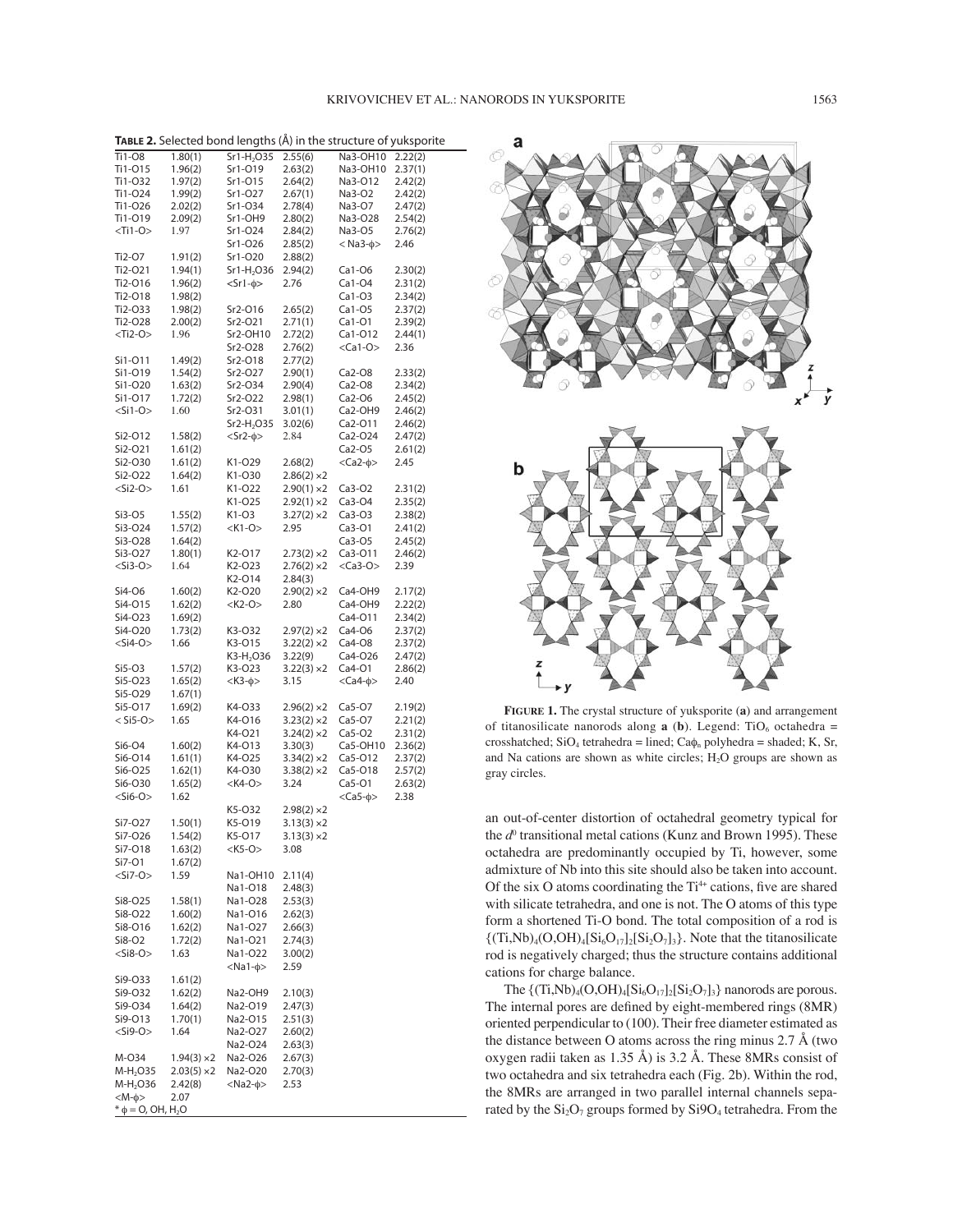

**FIGURE 2.** Structure of titanosilicate nanorods in yuksporite: view from the side (**a**) and from the top (**b**); two xonotlite-like  $[S_i_0O_{17}]$  chains (**c**, **d**) form walls of nanorods perpendicular to **c**; TiO<sub>6</sub> octahedra, Si<sub>2</sub>O<sub>7</sub> groups and halves of the xonotlite chains form walls of nanorods perpendicular to  $\mathbf{b}$  (**e**). Legend: TiO<sub>6</sub> octahedra = crosshatched; SiO<sub>4</sub> tetrahedra = lined. The numbers in circles correspond to the numbers of Ti and Si atoms in Table 1.

outside, the rods are bounded by 8MRs formed solely by silicate tetrahedra (Fig. 2c). The plane of these rings is parallel to (001); their apertures have an elliptical section with free diameters of  $2.3 \times 4.4$  Å. Other outside rings are 6MRs as shown in Figure 2e. These rings consist of two octahedra and four tetrahedra and have a free diameter of ca. 2.3 Å.

The interior of the titanosilicate nanorods is occupied by alkali metal cations (Na1, Na2, K1-K5) and  $H<sub>2</sub>O$  molecules. In addition, there is a low-occupancy M site located within the rod between two  $Si<sub>2</sub>O<sub>7</sub>$  groups formed by Si9 atoms. This position has a square pyramidal coordination and provides additional blockage between the two internal channels parallel to **a**. In the structure, the  $\{(\text{Ti},\text{Nb})_4(\text{O},\text{OH})_4[\text{Si}_6\text{O}_{17}]_2[\text{Si}_2\text{O}_7]_3\}$  rods are separated by walls composed of Ca coordination polyhedra. The walls are parallel to (010) and provide linkage of the rods into a three-dimensional structure.

Taking into account all atomic positions, the structural formula of yuksporite should be written as  $Sr<sub>1.40</sub>Ba<sub>0.65</sub>K<sub>3.75</sub>Ca<sub>8.50</sub>$  $Na<sub>5.50</sub>Mn<sub>0.15</sub>Fe<sub>0.10</sub>$  {(Ti,Nb)<sub>4</sub>(O,OH)<sub>4</sub>[Si<sub>6</sub>O<sub>17</sub>]<sub>2</sub>[Si<sub>2</sub>O<sub>7</sub>]<sub>3</sub>}(H<sub>2</sub>O,OH)<sub>3</sub>. A simplified formula may be written as  $(Sr, Ba)_{2}K_{4}(Ca,Na)_{14}(\Box)$  $Mn$ ,Fe){ $(Ti, Nb)_{4}(O, OH)_{4}[Si_{6}O_{17}]_{2}[Si_{2}O_{7}]_{3}\} (H_{2}O, OH)_{n}$ , where *n*  $\sim$  3 ( $\Box$  = vacancy). This formula is in good agreement with the results of the chemical analysis given above. Moreover, it is in general agreement with the chemical data reported by Konev et al. (1985) for Yakutian yuksporite. On the basis  $Si + Al = 18$ , the empirical chemical formula for the sample studied by Konev et al. (1985) can be written as  $(Na_{3.48}K_{3.67}Ba_{1.58})_{\Sigma=8.73}(Ca_{9.47}Sr_{1.59})_{\Sigma=11.06}$  $(Ti_{3.88}Mn_{0.11}Fe_{0.26})_{\Sigma=4.25}Si_{17.96}Al_{0.04}O_{60.39}F_{4.51}Cl_{0.63}nH_2.$  This formula has many similarities with the formula of the Khibiny sample studied in this work:  $(1)$  the amount of K is about 4 atoms per formula units (apfu), (2) Ca + Na  $\approx$  14, and (3) the amount of Ti is about 4 apfu. However, there are important differences as well: (1) Ba + Sr  $\approx$  3, instead of 2 in our yuksporite and (2) there is a considerable amount of F in the Yakutian yuksporite. The latter allows us to identify yuksporite from the Murun massif (Yakutia) as an F-bearing variety that can potentially be considered as a different mineral species. However, more detailed investigations of the type material of the Yakutian yuksporite are necessary before making final conclusion.

#### **DISCUSSION**

The discovery of titanosilicate nanorods in the structure of yuksporite provides important new information for understanding the structural diversity of titanosilicates and related materials. The structures of natural and synthetic titanosilicates usually consist of either frameworks or layers of corner-sharing  $TiO<sub>6</sub>$ octahedra (or TiO<sub>5</sub> square pyramids) and  $SiO<sub>4</sub>$  tetrahedra (Rocha and Anderson 2000; Krivovichev et al. 2003; Krivovichev and Armbruster 2004). Thus, structures of ETS-4 (Philippou and Anderson 1996; Braunbarth et al. 2000; Nair et al. 2001) and ETS-10 (Anderson et al. 1994; Wang and Jacobson 1999) are based upon chains of  $TiO<sub>6</sub>$  octahedra interlinked by silicate anions, whereas structures of a titanosilicate catalyst JDF-L1 (Roberts et al. 1996) and fresnoite  $Ba_2(TiO)(Si_2O_7)$  (Moore and Louisnathan 1967) consist of layers of TiO<sub>5</sub> square pyramids and  $SiO<sub>4</sub>$  tetrahedra. The structure of jonesite,  $Ba_2(K,Na)[Ti_2(Si_5Al)O_{18}(H_2O)](H_2O)_n$ (Krivovichev and Armbruster 2004) is based upon porous double layers consisting of  $TiO_6$  octahedra and  $SiO_4$  tetrahedra. The structure of ohmilite,  $Sr_3(Ti,Fe^{3+})(O,OH)(Si_2O_6)_2$ 2-3H<sub>2</sub>O (Mizota et al. 1983) contains complex chains of  $Ti(O, OH)_{6}$  octahedra and SiO4 tetrahedra. The titanosilicate nanorods in yuksporite demonstrate new and unusual possibilities in the class of titanosilicate materials, especially in the field of synthesis of titanosilicatebased oxide nanorods with potential technological applications (Patzke et al. 2002).

Titanium phyllosilicate minerals have recently attracted attention due to their interesting modular crystal chemistry (Ferraris 1997; Ferraris et al. 2004). Men·shikov et al. (2003) suggested that yuksporite and the related mineral eveslogite belong to the astrophyllite-group minerals and that their structures contain titanosilicate heteropolyhedral layers. This study has demonstrated that, at least for yuksporite, this hypothesis could not be confirmed.

#### **ACKNOWLEDGMENTS**

We are grateful to P. Burns, G. Ferraris, and R. Downs for useful comments on the manuscript. S.V.K. thanks the Alexander von Humboldt Foundation and the Swiss National Science Foundation (grant 20-65084.01 to T.A., Crystal Chemistry of Minerals) for financial support.